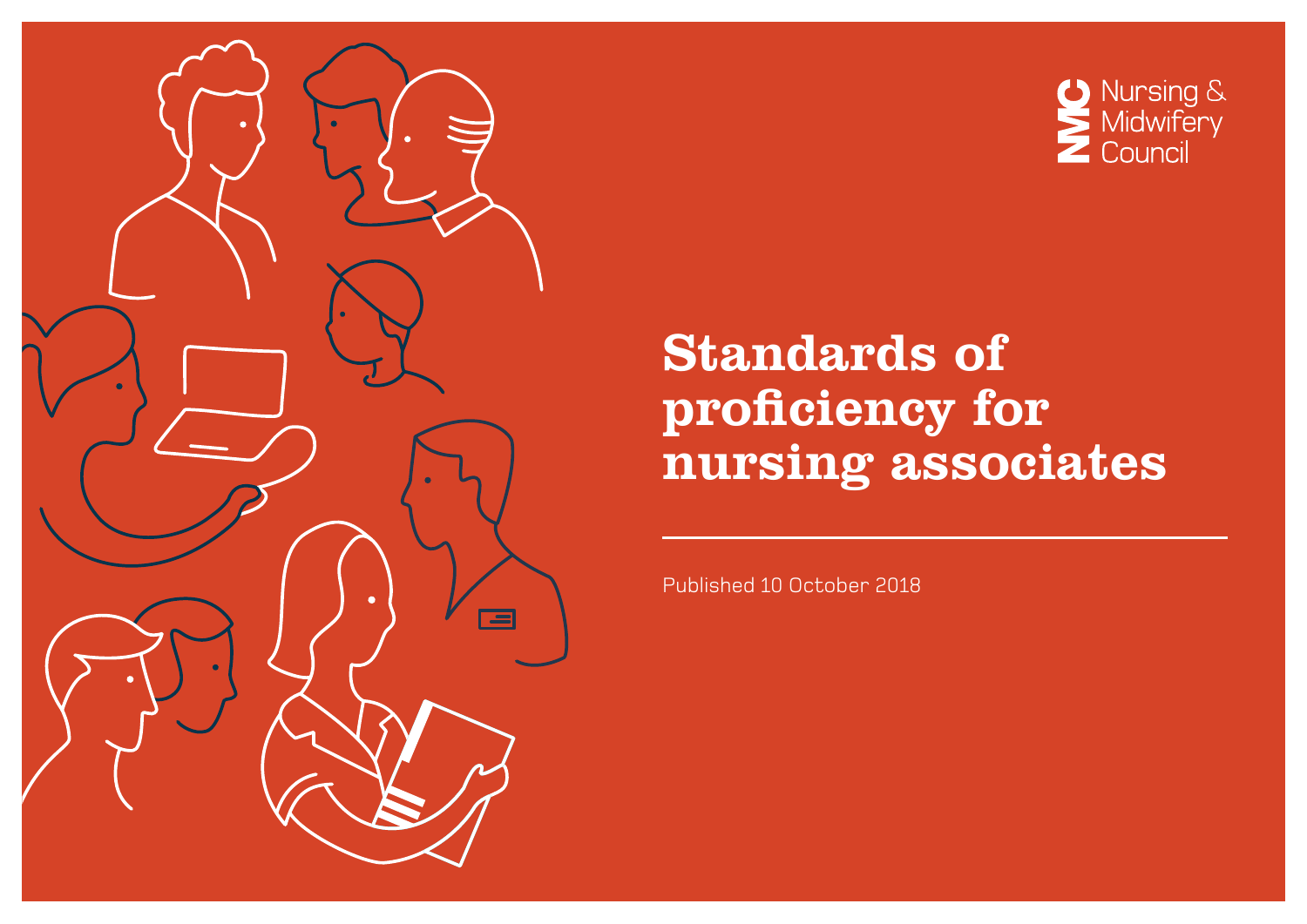

# **Contents**

| Introduction                                                                | 2  |
|-----------------------------------------------------------------------------|----|
| <b>Platform1</b><br>Being an accountable professional                       | 4  |
| <b>Platform 2</b><br><b>Promoting health and preventing ill health</b>      | 7  |
| <b>Platform 3</b><br><b>Provide and monitor care</b>                        | g  |
| <b>Platform 4</b><br><b>Working in teams</b>                                | 12 |
| <b>Platform 5</b><br>Improving safety and quality of care                   | 14 |
| <b>Platform 6</b><br><b>Contributing to integrated care</b>                 | 16 |
| <b>Annexe A:</b><br><b>Communication and relationship management skills</b> | 18 |
| <b>Annexe B:</b><br>Procedures to be undertaken by the nursing associate    | 22 |
| Glossary                                                                    | 27 |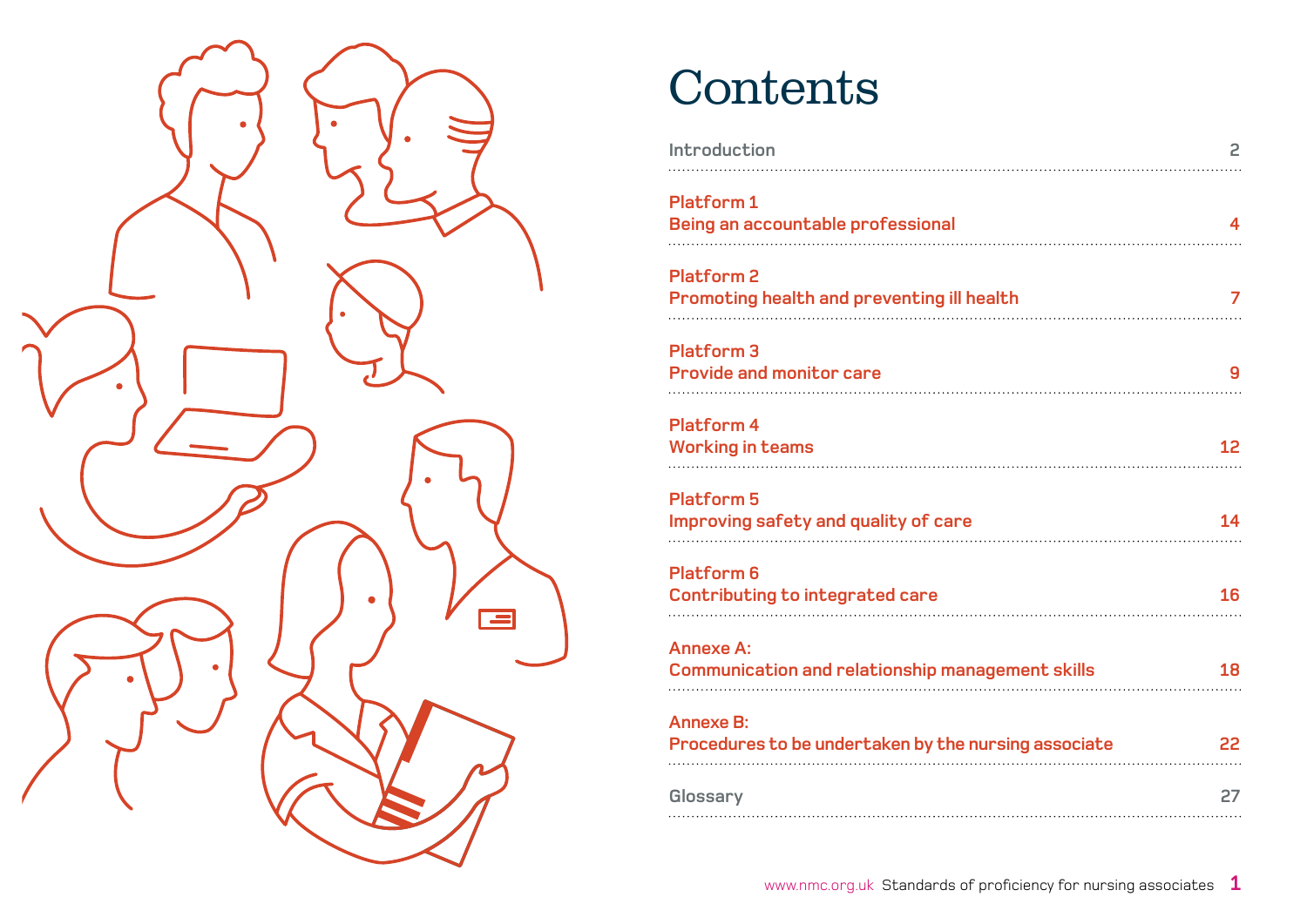# <span id="page-2-0"></span>Introduction

The standards of proficiency presented here represent the standards of knowledge and skills that a nursing associate will need to meet in order to be considered by the NMC as capable of safe and effective nursing associate practice. These standards have been designed to apply across all health and care settings.



1 The nursing associate role is being introduced and regulated in England from 2019. If other countries of the UK decide to use and regulate the role in future it will require a change to our legislation, and the updating of our standards

### **The proficiencies serve a number of purposes:**

- They set out for **patients and the public** what nursing associates know and can do when they join the NMC register.
- The standards help **nursing associates** by providing clarity about their role. Read alongside the nursing standards of proficiency, they demonstrate the synergies and differences between the two roles.
- For **nurses and other health and care professionals**, the standards provide clarity on the knowledge and skills they can reasonably expect all nursing associates to have and this will help inform safe decisions about delegation.
- **Employers** understand what nursing associates can contribute to the health and wellbeing of patients and service users, and can make effective decisions about whether and how to use the role.
- **Educators** must develop and deliver programmes that equip nursing associates with the skills, knowledge and behaviours needed to meet these standards of proficiency when they qualify.

Nursing associate is a new role being introduced into the health and care workforce in England from 20191 . It is a generic role (not defined by a field of nursing) but within the discipline of nursing. Nursing associates are intended to bridge a gap between health and care assistants, and registered nurses.

While the nursing associate role is new, it is particularly important that the public, health and care professionals, and employers can develop an understanding of what nursing associates know and can do.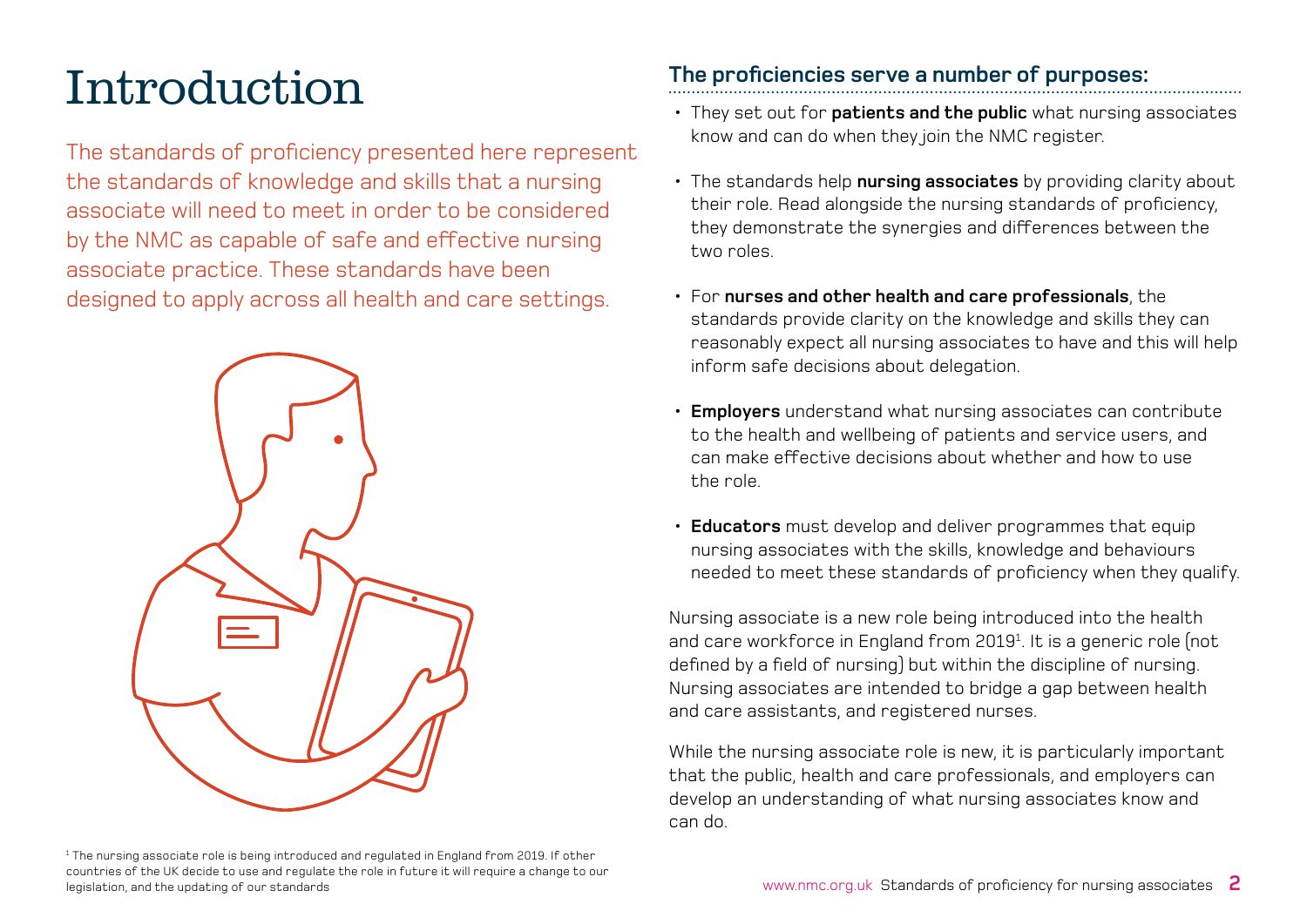Nursing associates are members of the nursing team, who have gained a Foundation Degree, typically involving two years of higher education. They are not nurses; nursing is a graduate entry profession and those joining the nursing part of the NMC register require a degree. Nurses also develop additional skills and knowledge within a specific field of nursing.

Nursing associates are a new profession, accountable for their practice. These proficiencies set out what pre-registration training will equip nursing associates to know, and do. Once they are practising, nursing associates can undertake further education and training and demonstrate additional knowledge and skills, enhancing their competence as other registered professionals routinely do. The roles played by nursing associates will vary from setting to setting, depending on local clinical frameworks, and it may also be shaped by national guidance.

Nursing associates provide care for [people](#page-28-0) of all ages and from different backgrounds, cultures and beliefs. They provide care for people who have mental, physical, [cognitive](#page-27-0) and behavioural care needs, those living with dementia, the elderly and for people at the end of their life. They must be able to care for people in their own home, in the community or hospital or in any health care settings where their needs are supported and managed. They work in the context of continual change, challenging environments, different models of care delivery, shifting demographics, innovation and rapidly evolving technologies. Increasing integration of health and social care services will require nursing associates to play a proactive role in multidisciplinary teams.

We have designed these proficiencies to align with the latest standards of proficiency for nurses:

- To allow people to understand the differences between the two roles
- To enable education providers to facilitate educational progression from nursing associate to nurse
- To demonstrate how the nursing associate role can support the registered nurse, to allow registered nurses to deliver the NMC's enhanced 'Future Nurse' standards of proficiency.

The outcome statements for each platform have been designed to apply across all health and care settings. At the point of registration, nursing associates are required to meet all outcome statements and to demonstrate an awareness of how requirements vary across different health and care settings. As the nursing associate role is generic, students may demonstrate proficiencies in any appropriate context, and there is no expectation that they must be demonstrated in every health and care setting.

In common with all of our regulatory standards and guidance, these proficiencies will be subject to periodic review. The current version of our proficiencies can always be found on our website.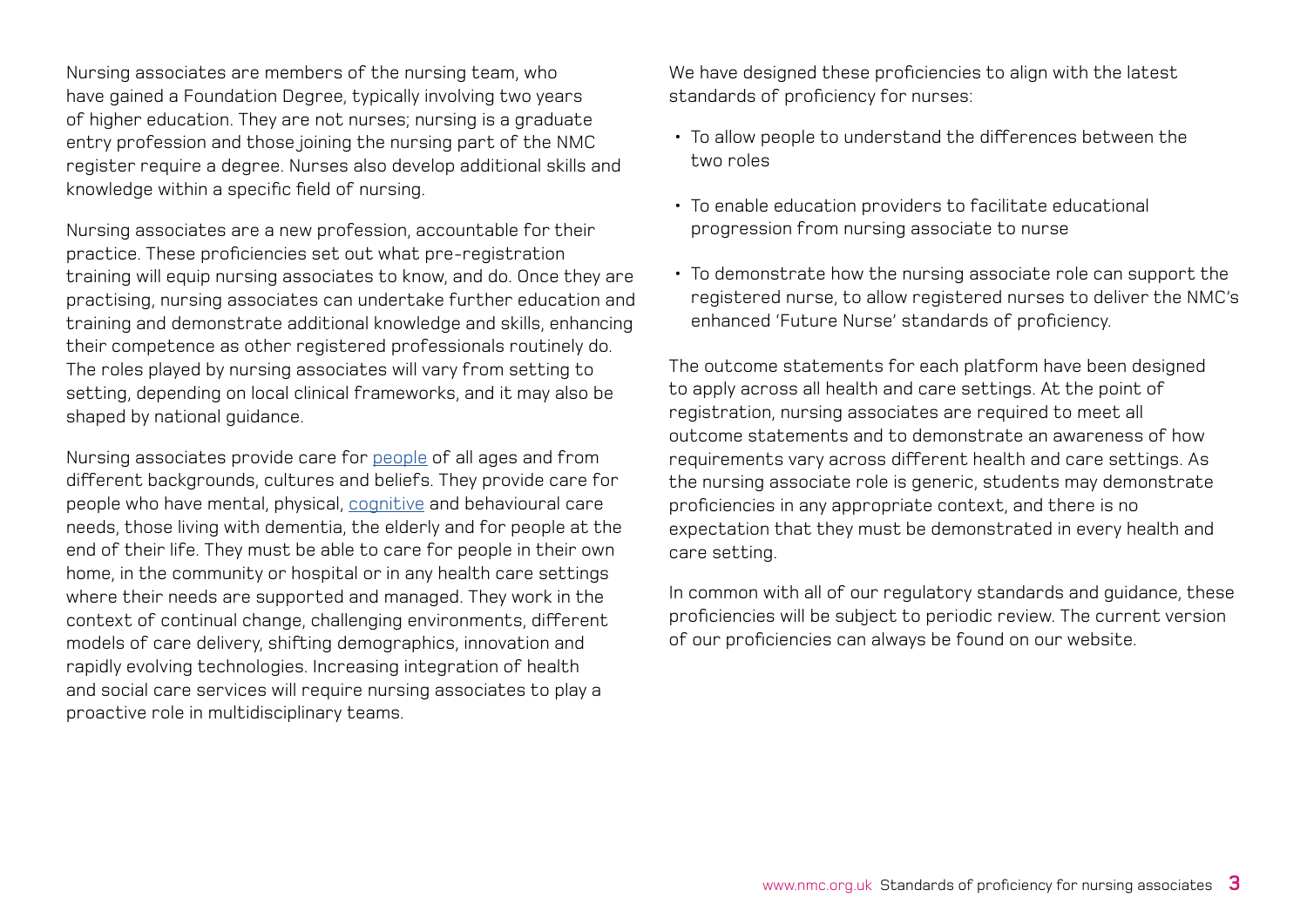<span id="page-4-0"></span>Promoting [health and preventing](#page-7-0)  ill health

Provide and [monitor care](#page-9-0)

[Working](#page-12-0)  in teams

Improving safety [and quality of care](#page-14-0) [Contributing to](#page-16-0)  integrated care

Annexe A: Communication and relationship [management skills](#page-18-0)

Annexe B: Annexe D.<br>[Procedures](#page-22-0) [Glossary](#page-27-0)

# Platform 1 Being an accountable professional

Nursing associates act in the best interests of people, putting them first and providing nursing care that is [person-centred,](#page-28-0) safe and compassionate. They act professionally at all times and use their knowledge and experience to make [evidence based](#page-27-0) decisions and solve problems. They recognise and work within the limits of their competence and are responsible for their actions.

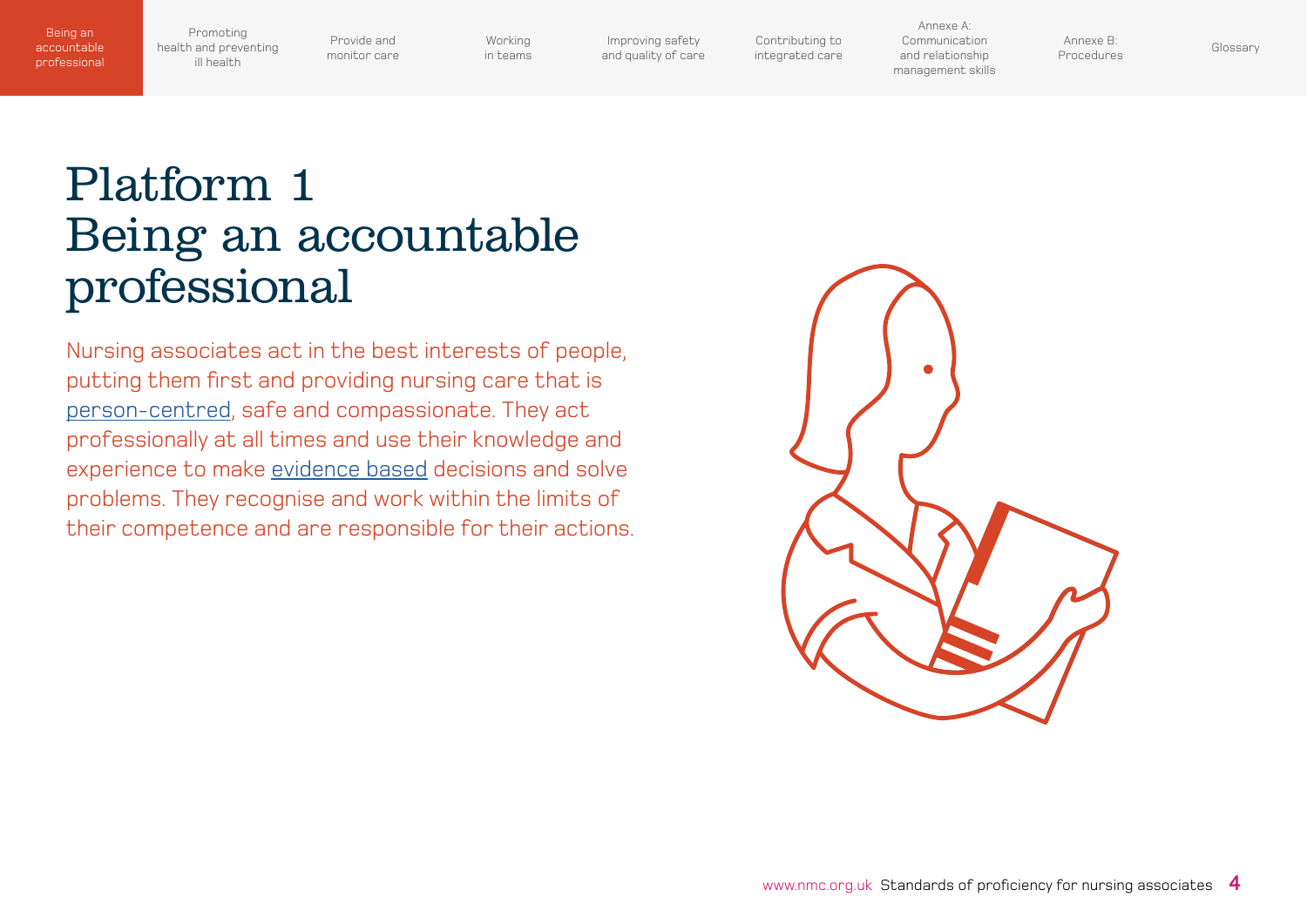| Being an<br>accountable<br>professional | Promoting<br>health and preventing<br>ill health | Provide and<br>monitor care | Working<br>in teams | Improving safety<br>and quality of care | Contributing to<br>integrated care | Annexe A:<br>Communication<br>and relationship<br>management skills | Annexe B:<br>Procedures | Glossary |
|-----------------------------------------|--------------------------------------------------|-----------------------------|---------------------|-----------------------------------------|------------------------------------|---------------------------------------------------------------------|-------------------------|----------|
|                                         |                                                  |                             |                     |                                         |                                    |                                                                     |                         |          |

### **1. Outcomes:**

The outcomes set out below reflect the proficiencies for accountable practice that must be applied across all standards of proficiency for nursing associates, as described in platforms 2-6.

#### **At the point of registration, the nursing associate will be able to:**

- 1.1 understand and act in accordance with the Code: Professional standards of practice and behaviour for nurses, midwives and nursing associates, and fulfil all registration requirements
- 1.2 understand and apply relevant legal, regulatory and governance requirements, policies, and ethical frameworks, including any mandatory reporting duties, to all areas of practice
- 1.3 understand the importance of courage and transparency and apply the Duty of [Candour,](#page-27-0) recognising and reporting any situations, behaviours or errors that could result in poor care outcomes
- 1.4 demonstrate an understanding of, and the ability to, challenge or report discriminatory behaviour
- 1.5 understand the demands of professional practice and demonstrate how to recognise signs of vulnerability in themselves or their colleagues and the action required to minimise risks to health
- 1.6 understand the professional responsibility to adopt a healthy lifestyle to maintain the level of personal fitness and wellbeing required to meet people's needs for mental and physical care
- 1.7 describe the principles of research and how research findings are used to inform evidence-based practice
- 1.8 understand and explain the meaning of resilience and emotional intelligence, and their influence on an individual's ability to provide care
- 1.9 communicate effectively using a range of skills and strategies with colleagues and people at all stages of life and with a range of mental, physical, cognitive and behavioural health challenges
- 1.10 demonstrate the skills and abilities required to develop, manage and maintain appropriate relationships with people, their families, carers and colleagues
- 1.11 provide, promote, and where appropriate advocate for, nondiscriminatory, person-centred and sensitive care at all times. Reflect on people's values and beliefs, diverse backgrounds, cultural characteristics, language requirements, needs and preferences, taking account of any need for adjustments
- 1.12 recognise and report any factors that may adversely impact safe and effective care provision
- 1.13 demonstrate the numeracy, literacy, digital and technological skills required to meet the needs of people in their care to ensure safe and effective practice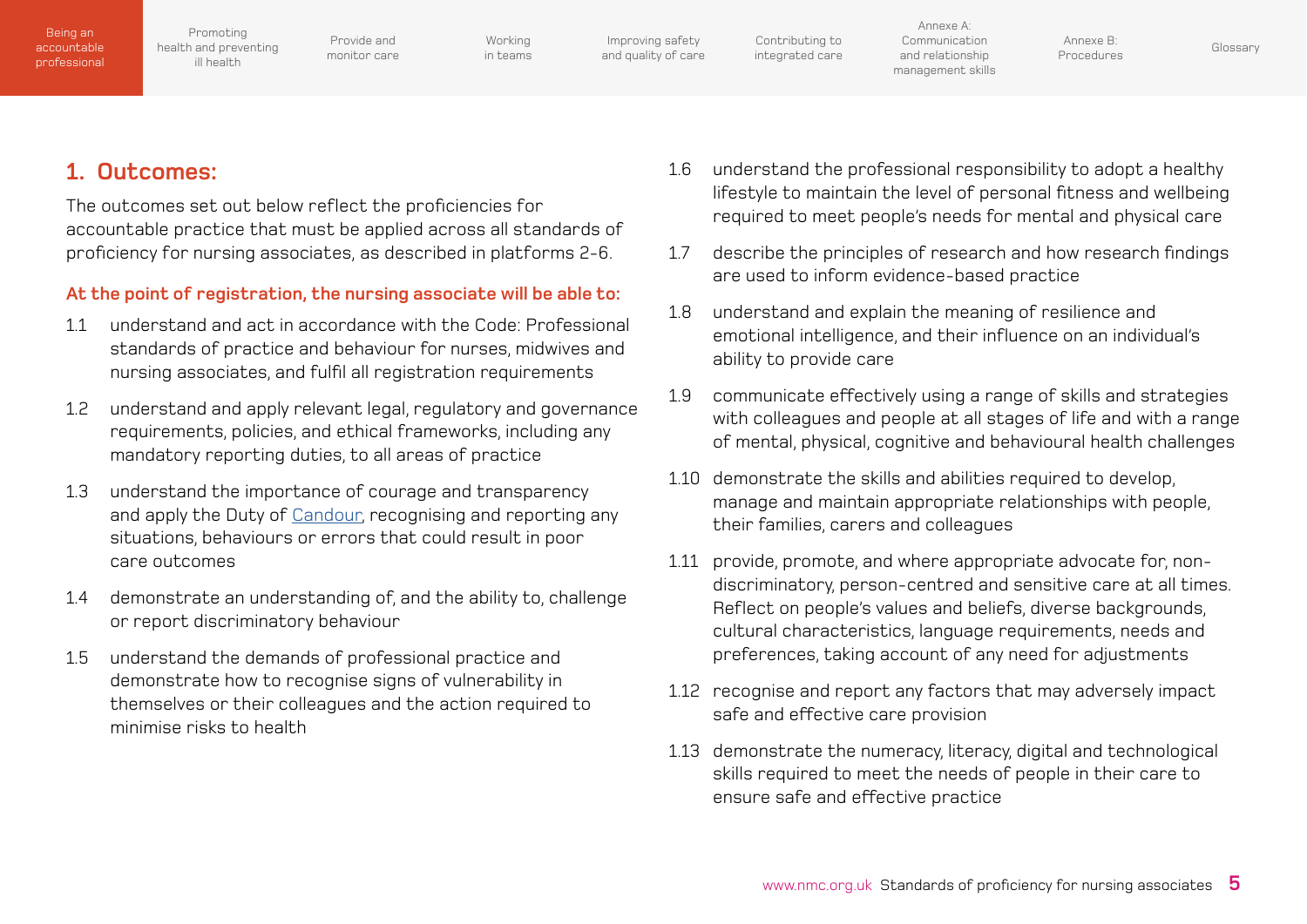Promoting [health and preventing](#page-7-0)  ill health

Provide and [monitor care](#page-9-0)

[Working](#page-12-0)  in teams

Improving safety [and quality of care](#page-14-0)

[Contributing to](#page-16-0)  integrated care

Annexe A: Communication and relationship [management skills](#page-18-0)

Annexe B: Armexe D.<br>[Procedures](#page-22-0) [Glossary](#page-27-0)

- 1.14 demonstrate the ability to keep complete, clear, accurate and timely records
- 1.15 take responsibility for continuous self-reflection, seeking and responding to support and feedback to develop professional knowledge and skills
- 1.16 act as an ambassador for their profession and promote public confidence in health and care services
- 1.17 safely demonstrate evidence based practice in all skills and procedures stated in Annexes A and B.

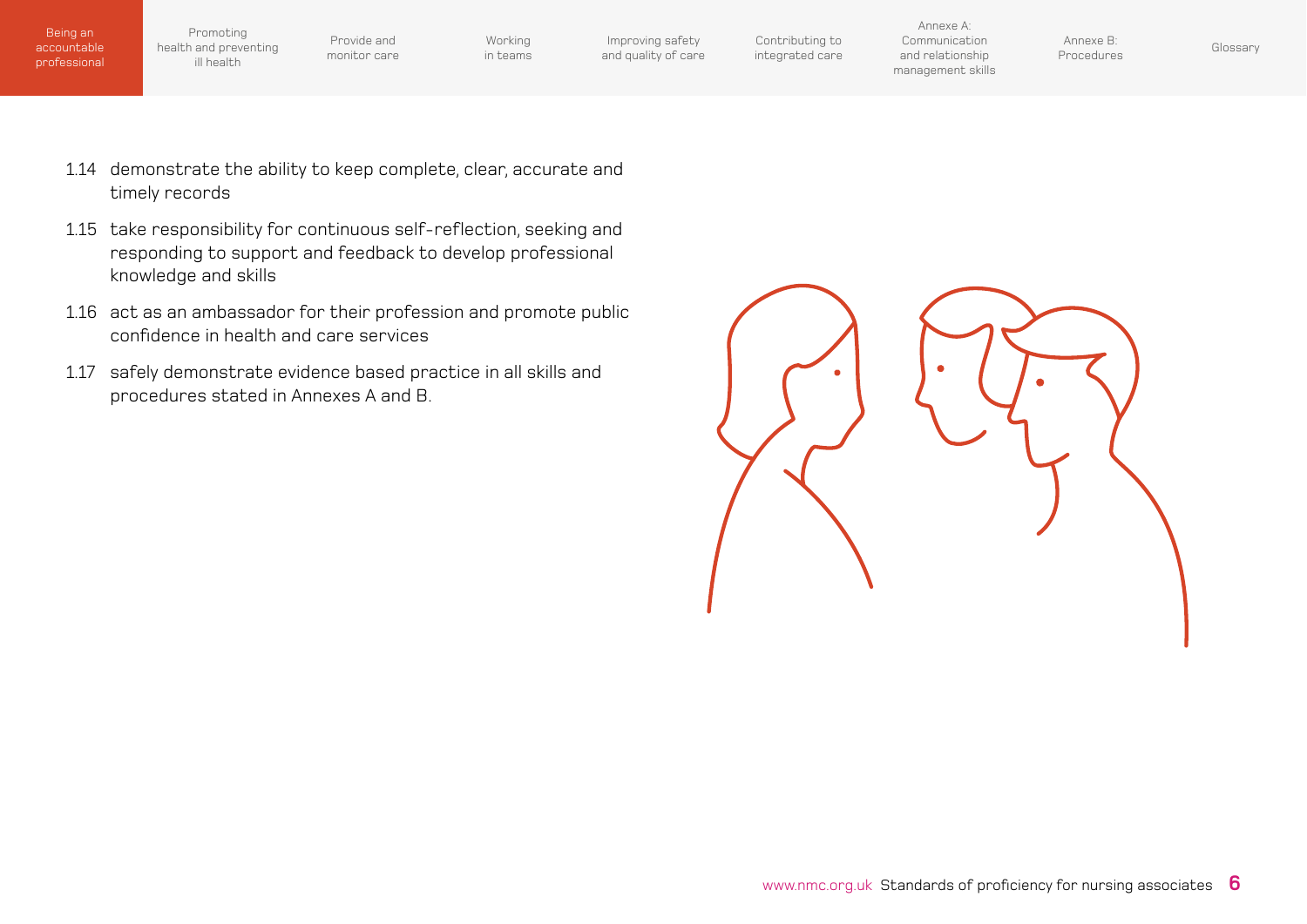Provide and [monitor care](#page-9-0)

<span id="page-7-0"></span>Promoting health and preventing ill health

[Working](#page-12-0)  in teams

Improving safety [and quality of care](#page-14-0) [Contributing to](#page-16-0)  integrated care

Annexe A: Communication and relationship [management skills](#page-18-0)

Annexe B: Annexe D.<br>[Procedures](#page-22-0) [Glossary](#page-27-0)

# Platform 2 Promoting health and preventing ill health

Nursing associates play a role in supporting people to improve and maintain their mental, physical, behavioural health and wellbeing. They are actively involved in the prevention of and protection against disease and ill health, and engage in public health, community development, and in the reduction of health inequalities.

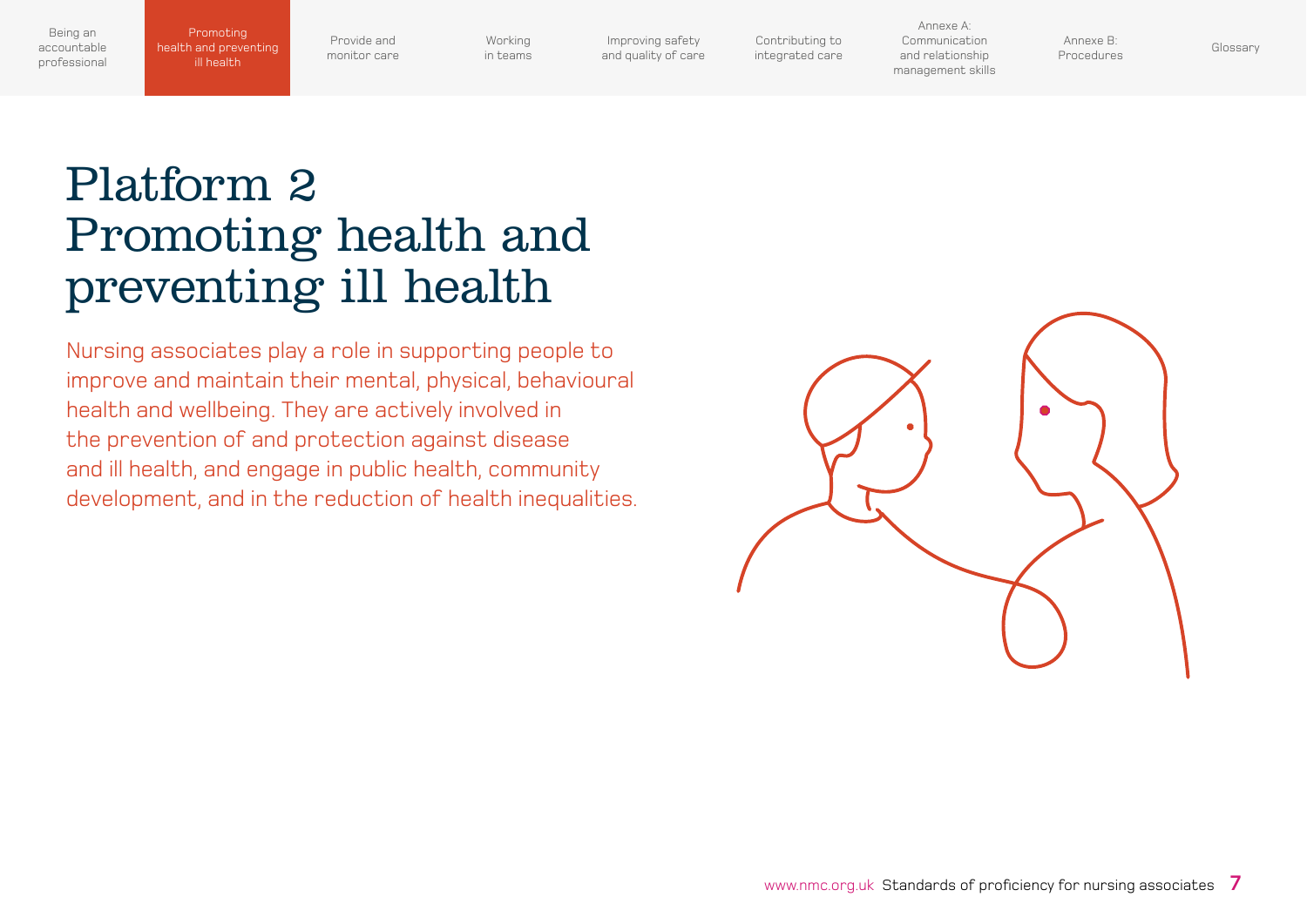| Being an     |  |
|--------------|--|
| accountable  |  |
| professional |  |

Provide and [monitor care](#page-9-0)

[Working](#page-12-0)  in teams

Improving safety [and quality of care](#page-14-0) [Contributing to](#page-16-0)  integrated care

Annexe A: Communication and relationship [management skills](#page-18-0)

Annexe B: Annexe D.<br>[Procedures](#page-22-0) [Glossary](#page-27-0)

### **2. Outcomes:**

The proficiencies identified below will equip the newly registered nursing associate with the underpinning knowledge and skills required for their role in health promotion and protection and prevention of ill health.

#### **At the point of registration, the nursing associate will be able to:**

- 2.1 understand and apply the aims and principles of health promotion, protection and improvement and the prevention of ill health when engaging with people
- 2.2 promote preventive health behaviours and provide information to support people to make informed choices to improve their mental, physical, behavioural health and wellbeing
- 2.3 describe the principles of epidemiology, [demography](#page-27-0), and [genomics](#page-27-0) and how these may influence health and wellbeing outcomes
- 2.4 understand the factors that may lead to inequalities in health outcomes
- 2.5 understand the importance of early years and childhood experiences and the possible impact on life choices, mental, physical and behavioural health and wellbeing
- 2.6 understand and explain the contribution of social influences, [health literacy,](#page-27-0) individual circumstances, behaviours and lifestyle choices to mental, physical and behavioural health outcomes
- 2.7 explain why health screening is important and identify those who are eligible for screening
- 2.8 promote health and prevent ill health by understanding the evidence base for immunisation, vaccination and herd immunity
- 2.9 protect health through understanding and applying the principles of infection prevention and control, including communicable disease surveillance and antimicrobial stewardship and resistance.

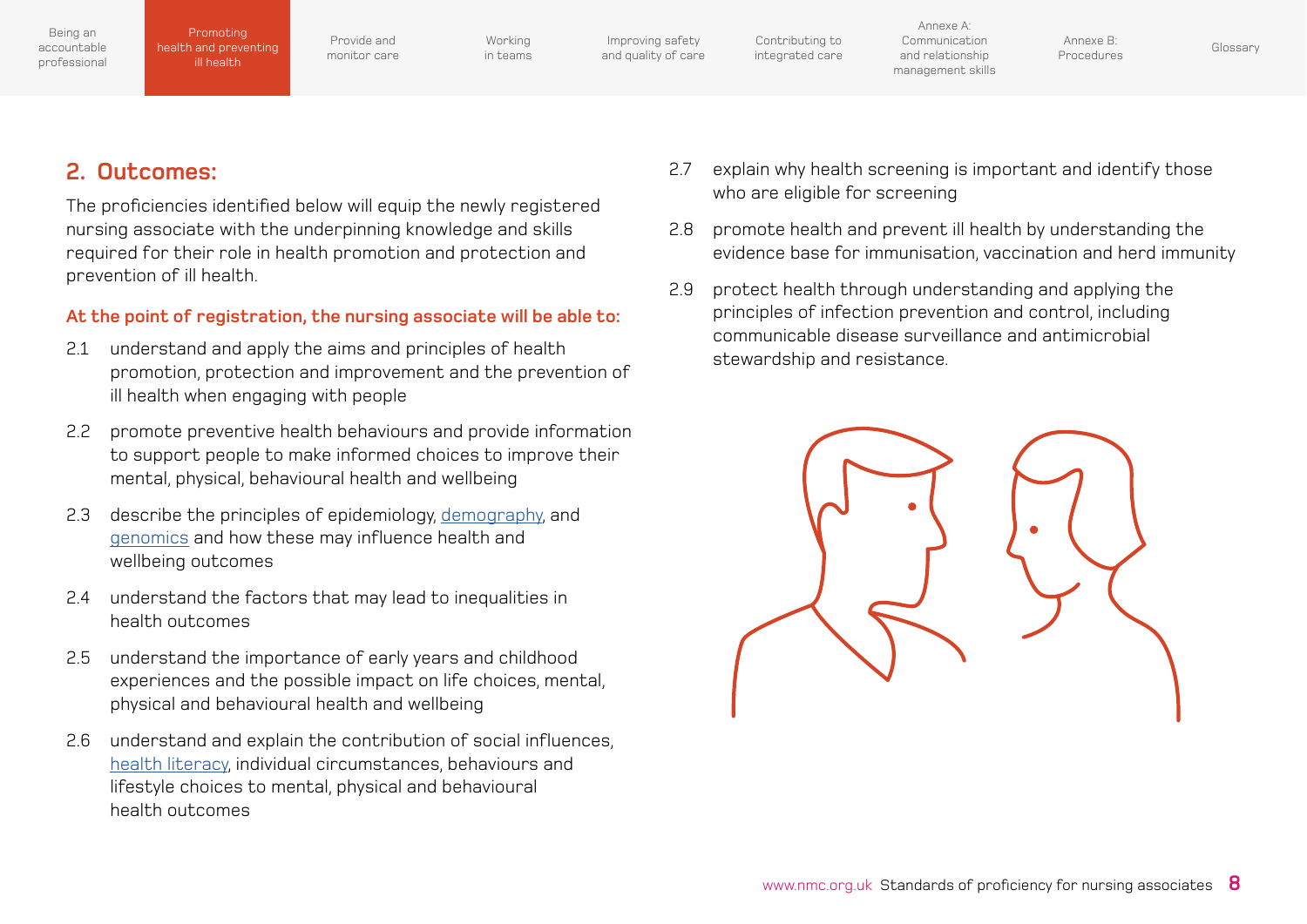<span id="page-9-0"></span>Promoting [health and preventing](#page-7-0)  ill health

monitor care

[Working](#page-12-0)  in teams

Improving safety [and quality of care](#page-14-0) [Contributing to](#page-16-0)  integrated care

Annexe A: Communication and relationship [management skills](#page-18-0) [Procedures](#page-22-0) [Glossary](#page-27-0) Provide and

Annexe B:

# Platform 3 Provide and monitor care

Nursing associates provide compassionate, safe and effective care and support to people in a range of care settings. They monitor the condition and health needs of people within their care on a continual basis in partnership with people, families, and carers. They contribute to ongoing assessment and can recognise when it is necessary to refer to others for reassessment.

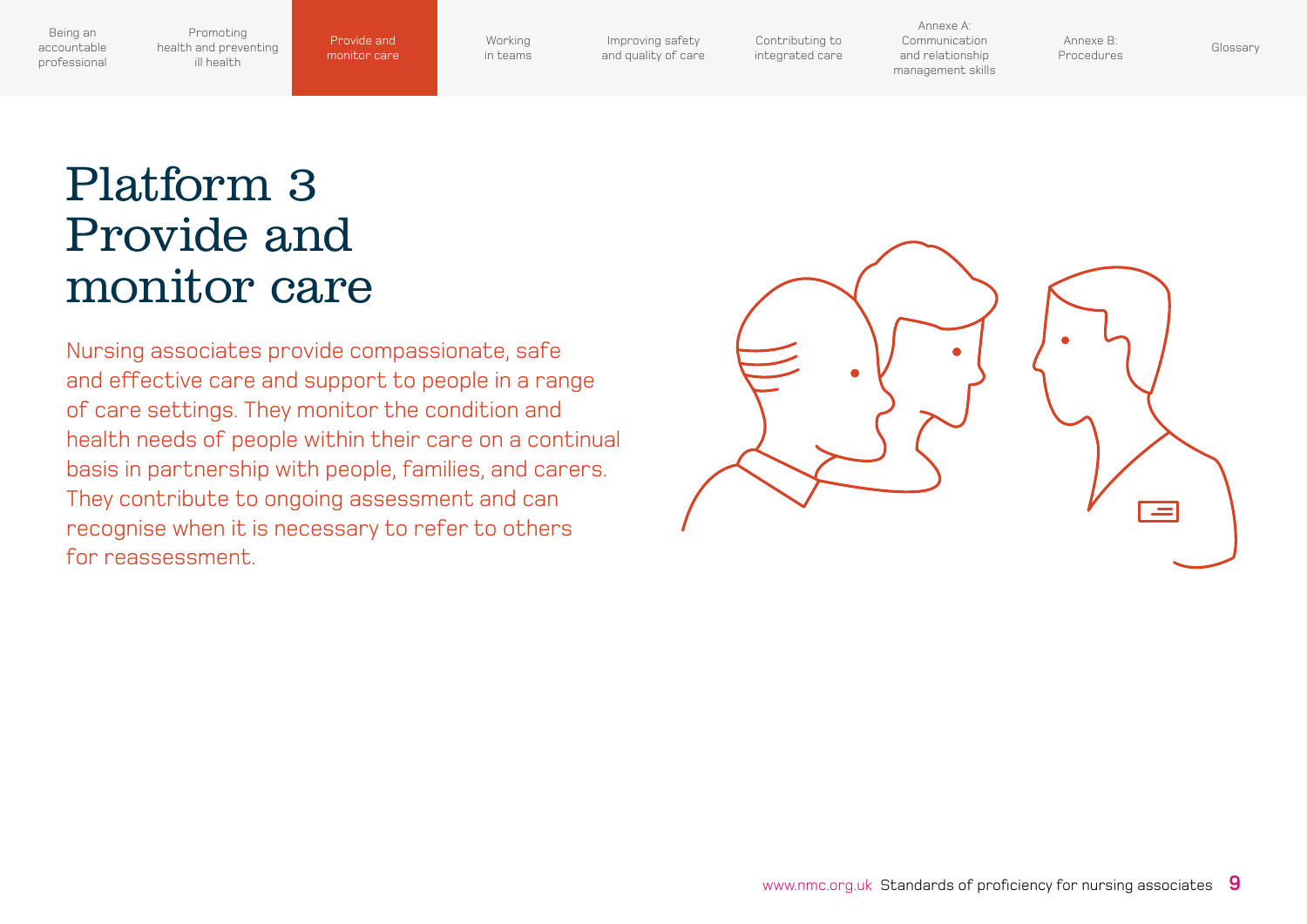[Working](#page-12-0)  in teams

Improving safety [and quality of care](#page-14-0) [Contributing to](#page-16-0)  integrated care

Annexe A: Communication and relationship [management skills](#page-18-0)

Annexe B: Annexe D.<br>[Procedures](#page-22-0) [Glossary](#page-27-0)

### **3. Outcomes:**

The proficiencies identified below will equip the newly registered nursing associate with the underpinning knowledge and skills required for their role in providing and monitoring care.

#### **At the point of registration, the nursing associate will be able to:**

- 3.1 demonstrate an understanding of human development from conception to death, to enable delivery of person-centred safe and effective care
- 3.2 demonstrate and apply knowledge of body systems and homeostasis, human anatomy and physiology, biology, genomics, pharmacology, social and behavioural sciences when delivering care
- 3.3 recognise and apply knowledge of commonly encountered mental, physical, behavioural and cognitive health conditions when delivering care
- 3.4 demonstrate the knowledge, communication and relationship management skills required to provide people, families and carers with accurate information that meets their needs before, during and after a range of [interventions](#page-28-0)
- 3.5 work in partnership with people, to encourage shared decision making, in order to support individuals, their families and carers to manage their own care when appropriate
- 3.6 demonstrate the knowledge, skills and ability to perform a range of nursing procedures and manage devices, to meet people's need for safe, effective and person-centred care
- 3.7 demonstrate and apply an understanding of how and when to escalate to the appropriate professional for expert help and advice
- 3.8 demonstrate and apply an understanding of how people's needs for safety, dignity, privacy, comfort and sleep can be met
- 3.9 demonstrate the knowledge, skills and ability required to meet people's needs related to nutrition, hydration and bladder and bowel health
- 3.10 demonstrate the knowledge, skills and ability to act as required to meet people's needs related to mobility, hygiene, oral care, wound care and skin integrity
- 3.11 demonstrate the ability to recognise when a person's condition has improved or deteriorated by undertaking health monitoring. Interpret, promptly respond, share findings, and escalate as needed
- 3.12 demonstrate the knowledge and skills required to support people with commonly encountered symptoms including anxiety, confusion, discomfort and pain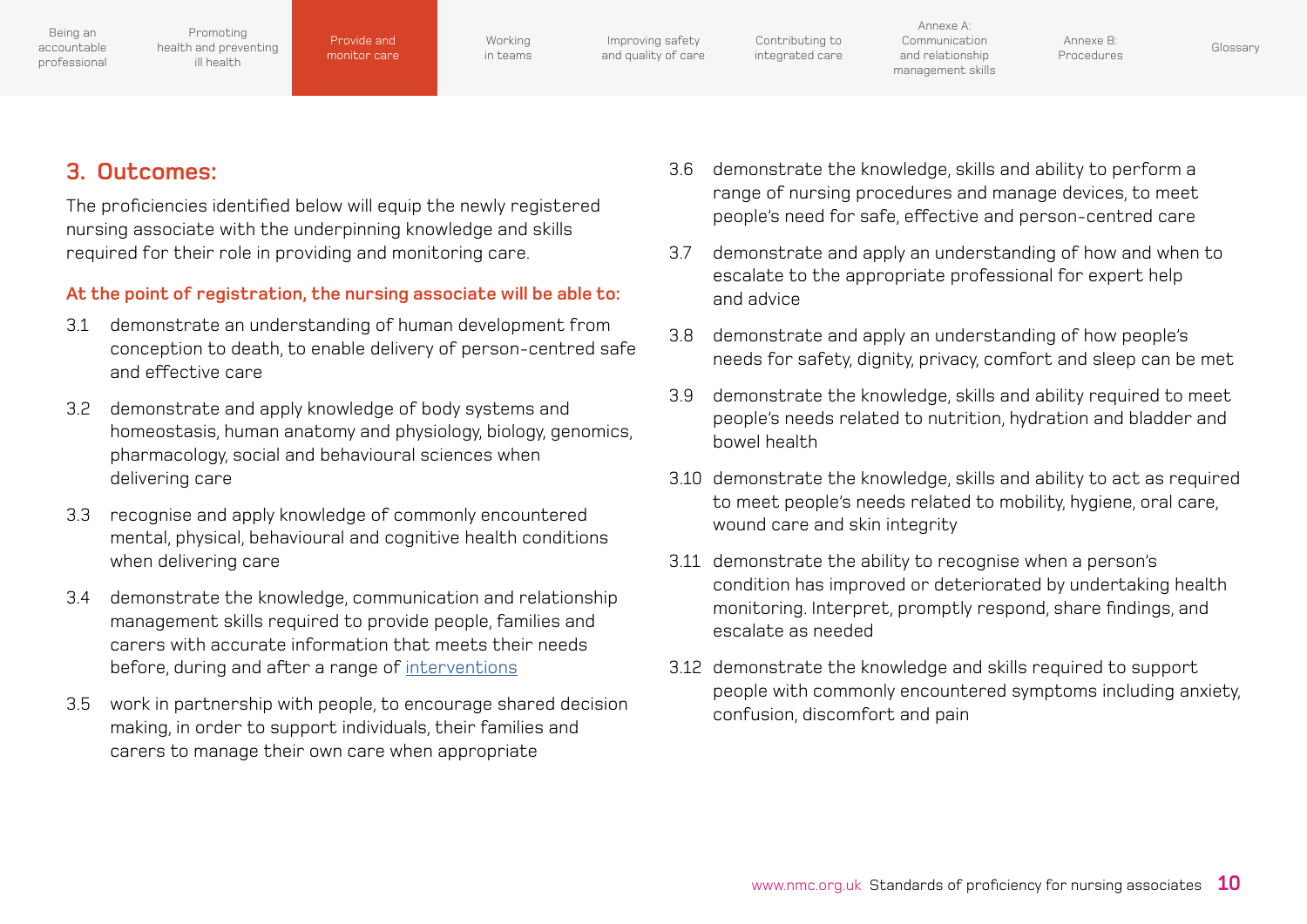| Being an<br>accountable<br>professional | Promoting<br>health and preventing<br>ill health | Provide and<br>monitor care | Working<br>in teams | Improving safety<br>and quality of care | Contributing to<br>integrated care | Annexe A:<br>Communication<br>and relationship<br>management skills | Annexe B:<br>Procedures | Glossary |
|-----------------------------------------|--------------------------------------------------|-----------------------------|---------------------|-----------------------------------------|------------------------------------|---------------------------------------------------------------------|-------------------------|----------|
|                                         |                                                  |                             |                     |                                         |                                    |                                                                     |                         |          |

- 3.13 demonstrate an understanding of how to deliver sensitive and compassionate end of life care to support people to plan for their end of life, giving information and support to people who are dying, their families and the bereaved. Provide care to the deceased
- 3.14 understand and act in line with any end of life decisions and orders, organ and tissue donation protocols, infection protocols, advanced planning decisions, living wills and lasting powers of attorney for health
- 3.15 understand the principles of safe and effective administration and optimisation of medicines in accordance with local and national policies
- 3.16 demonstrate the ability to recognise the effects of medicines, allergies, drug sensitivity, side effects, [contraindications](#page-27-0) and adverse reactions
- 3.17 recognise the different ways by which medicines can be prescribed
- 3.18 demonstrate the ability to monitor the effectiveness of care in partnership with people, families and carers. Document progress and report outcomes
- 3.19 demonstrate an understanding of [co-morbidities](#page-27-0) and the demands of meeting people's holistic needs when prioritising care
- 3.20 understand and apply the principles and processes for making reasonable adjustments
- 3.21 recognise how a person's capacity affects their ability to make decisions about their own care and to give or withhold consent
- 3.22 recognise when capacity has changed and understand where and how to seek guidance and support from others to ensure that the best interests of those receiving care are upheld
- 3.23 recognise people at risk of [abuse,](#page-27-0) self-harm and/or suicidal ideation and the situations that may put them and others at risk
- 3.24 take personal responsibility to ensure that relevant information is shared according to local policy and appropriate immediate action is taken to provide adequate safeguarding and that concerns are escalated.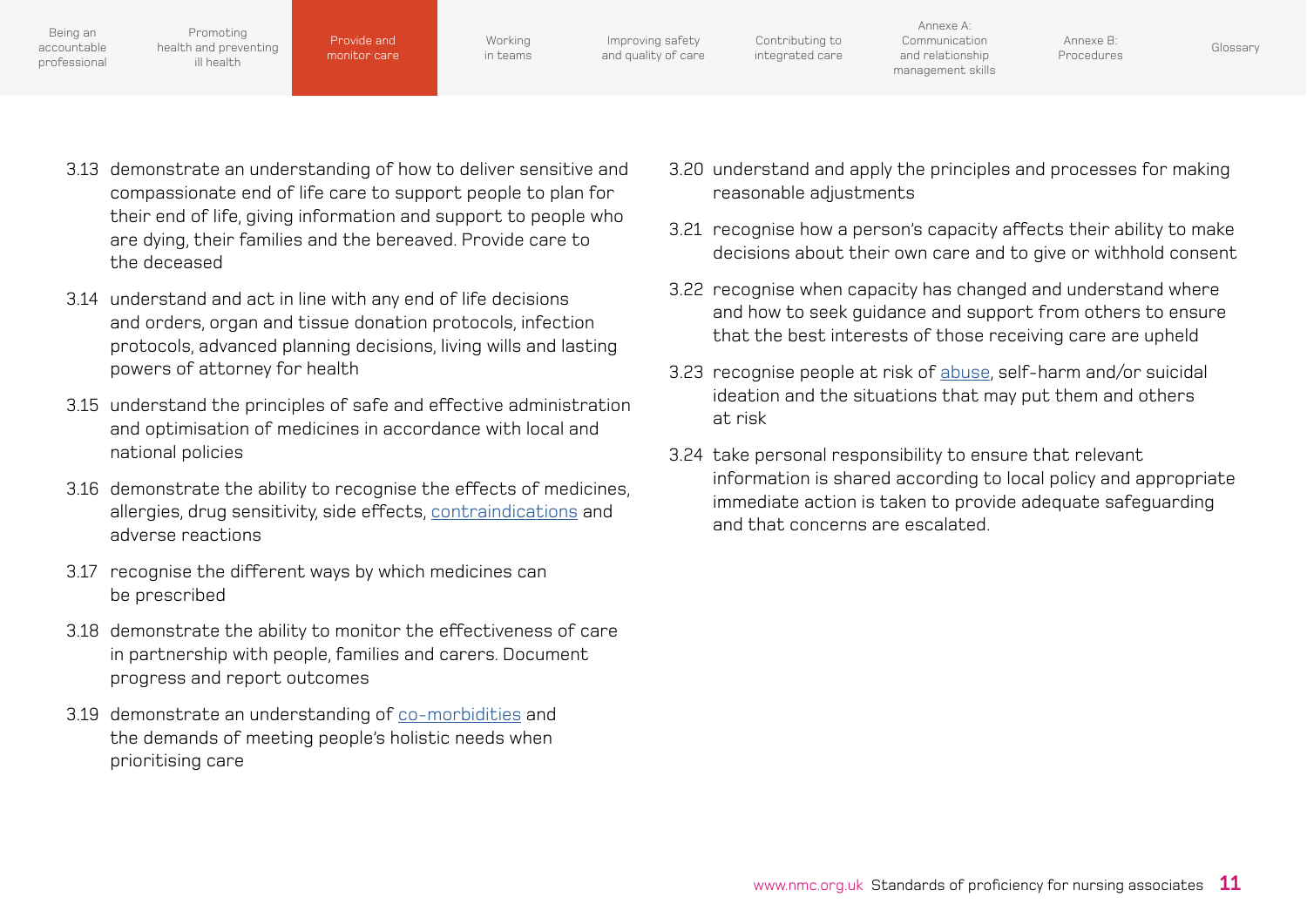<span id="page-12-0"></span>Promoting [health and preventing](#page-7-0)  ill health

Provide and [monitor care](#page-9-0) in teams

Improving safety [and quality of care](#page-14-0) [Contributing to](#page-16-0)  integrated care

Annexe A: Communication and relationship [management skills](#page-18-0) [Procedures](#page-22-0) [Glossary](#page-27-0) Working

Annexe B:<br>Procedures

# Platform 4 Working in teams

Nursing associates play an active role as members of interdisciplinary teams, collaborating and communicating effectively with nurses, a range of other health and care professionals and lay carers.

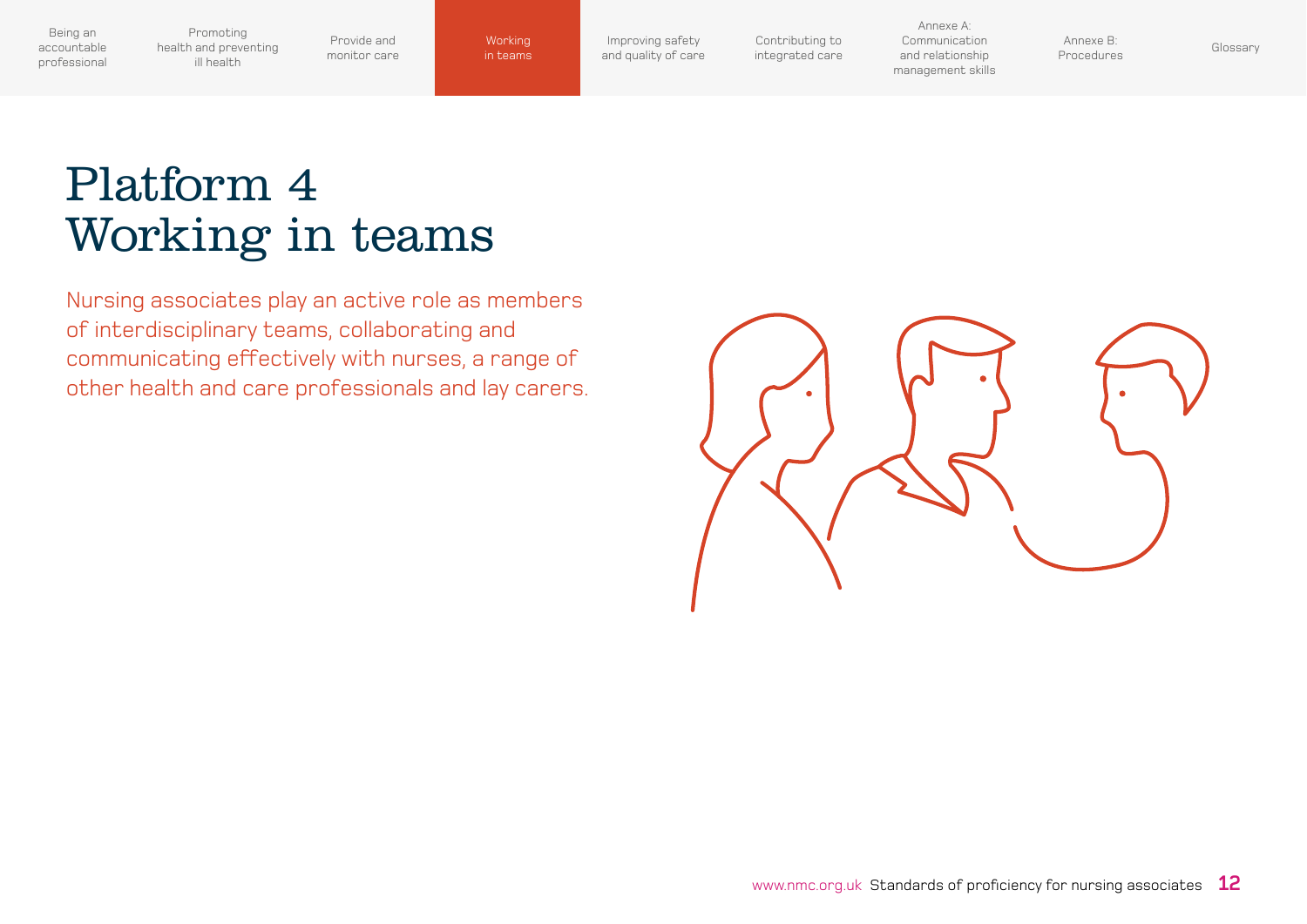[health and preventing](#page-7-0) 

Promoting

ill health

**Working** in teams

Improving safety [and quality of care](#page-14-0) [Procedures](#page-22-0) [Glossary](#page-27-0) Working

[Contributing to](#page-16-0)  integrated care

Annexe A: Communication and relationship [management skills](#page-18-0)

Annexe B:

### **4. Outcomes:**

The proficiencies identified below will equip the newly registered nursing associate with the underpinning knowledge and skills required to understand and apply their role to work effectively as part of an interdisciplinary team.

### **At the point of registration, the nursing associate will be able to:**

- 4.1 demonstrate an awareness of the roles, responsibilities and scope of practice of different members of the nursing and interdisciplinary team, and their own role within it
- 4.2 demonstrate an ability to support and motivate other members of the care team and interact confidently with them
- 4.3 understand and apply the principles of [human factors](#page-27-0) and environmental factors when working in teams
- 4.4 demonstrate the ability to effectively and responsibly access, input, and apply information and data using a range of methods including digital technologies, and share appropriately within interdisciplinary teams
- 4.5 demonstrate an ability to prioritise and manage their own workload, and recognise where elements of care can safely be delegated to other colleagues, carers and family members
- 4.6 demonstrate the ability to monitor and review the quality of care delivered, providing challenge and constructive feedback, when an aspect of care has been delegated to others
- 4.7 support, supervise and act as a role model to nursing associate students, health care support workers and those new to care roles, review the quality of the care they provide, promoting [reflection](#page-28-0) and providing constructive feedback
- 4.8 contribute to team reflection activities, to promote improvements in practice and services
- 4.9 discuss the influence of policy and political drivers that impact health and care provision.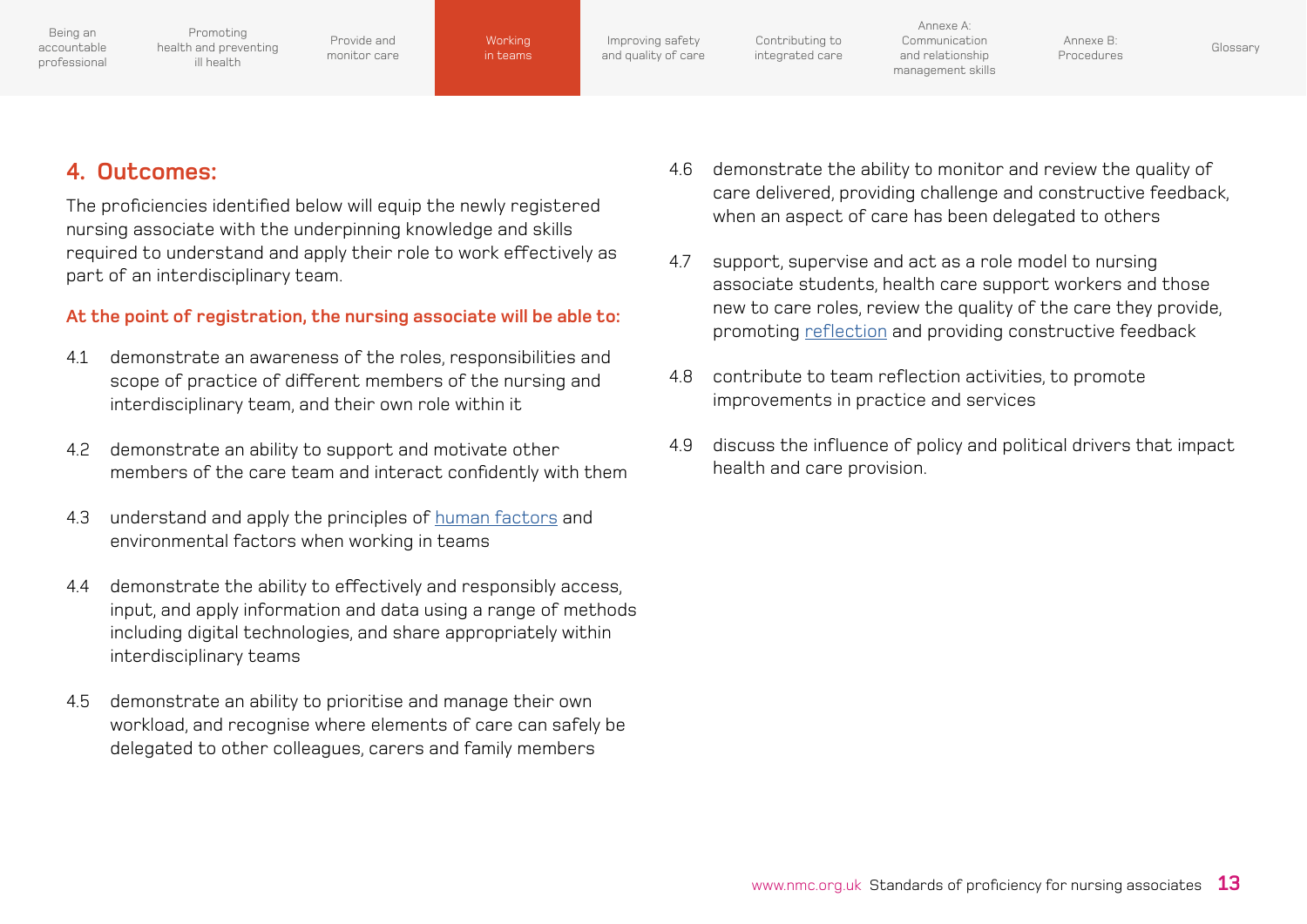<span id="page-14-0"></span>Promoting [health and preventing](#page-7-0)  ill health

Provide and [monitor care](#page-9-0)

[Working](#page-12-0)  in teams

and quality of care

[Contributing to](#page-16-0)  integrated care

Annexe A: Communication and relationship [management skills](#page-18-0) **Improving safety** Contributing to Communication Annexe B: Glossary<br><mark>nd quality of care</mark> integrated care and relationship [Procedures](#page-22-0) [Glossary](#page-27-0)

Annexe B:

# Platform 5 Improving safety and quality of care

Nursing associates improve the quality of care by contributing to the continuous monitoring of people's experience of care. They identify risks to safety or experience and take appropriate action, putting the best interests, needs and preferences of people first.

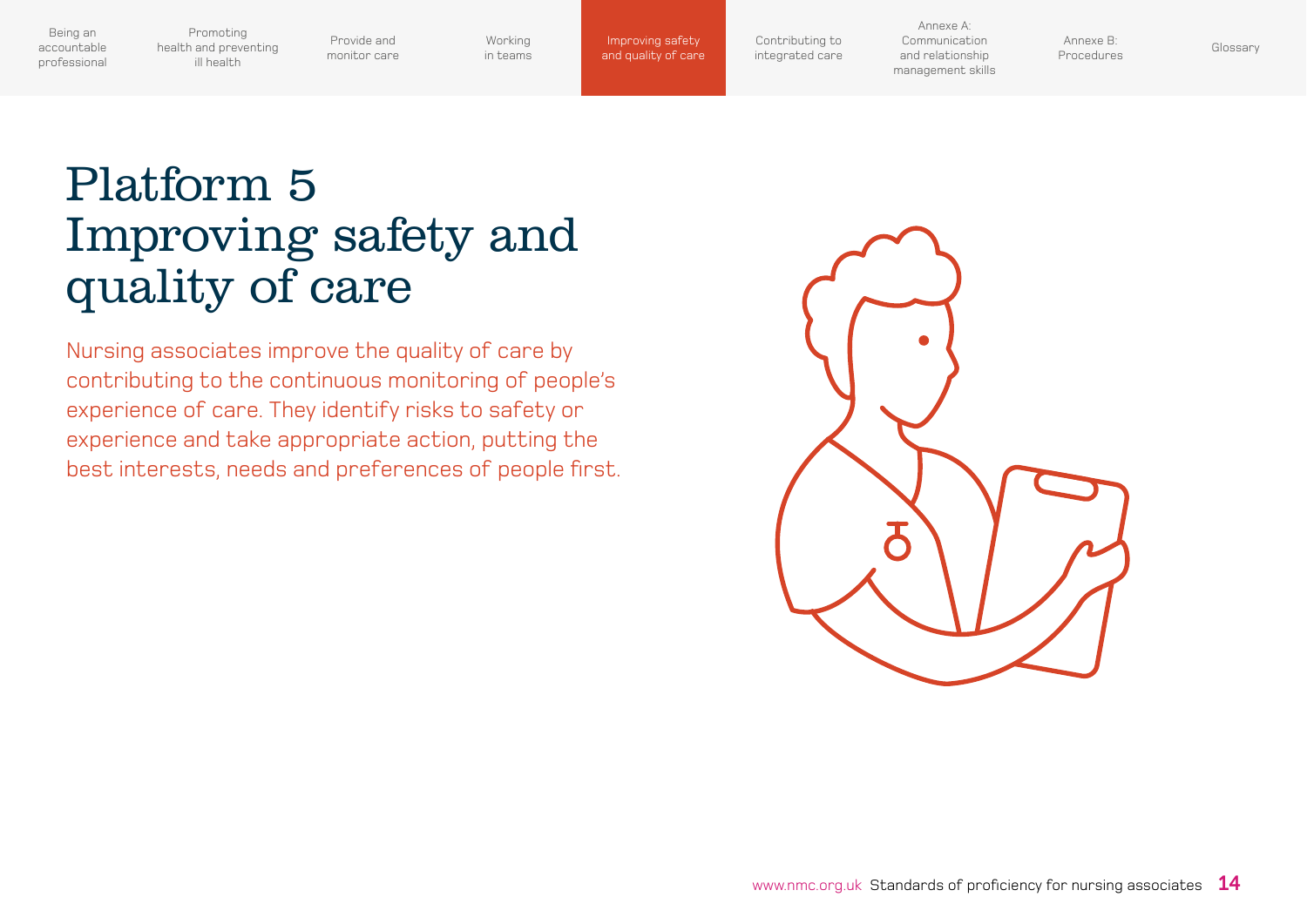Provide and [monitor care](#page-9-0)

[Working](#page-12-0)  in teams

Improving safety [and quality of care](#page-14-0) [Contributing to](#page-16-0)  integrated care

Annexe A: Communication and relationship [management skills](#page-18-0)

Annexe B: Annexe D.<br>[Procedures](#page-22-0) [Glossary](#page-27-0)

### **5. Outcomes:**

The proficiencies identified below will equip the newly registered nursing associate with the underpinning knowledge and skills required for their role in contributing to risk monitoring and quality of care.

### **At the point of registration, the nursing associate will be able to:**

- 5.1 understand and apply the principles of health and safety legislation and regulations and maintain safe work and care environments
- 5.2 participate in data collection to support audit activity, and contribute to the implementation of quality improvement strategies
- 5.3 accurately undertake risk assessments, using contemporary assessment tools
- 5.4 respond to and escalate potential hazards that may affect the safety of people
- 5.5 recognise when inadequate staffing levels impact on the ability to provide safe care and escalate concerns appropriately
- 5.6 understand and act in line with local and national organisational frameworks, legislation and regulations to report risks, and implement actions as instructed, following up and escalating as required
- 5.7 understand what constitutes a near miss, a serious adverse event, a critical incident and a major incident
- 5.8 understand when to seek appropriate advice to manage a risk and avoid compromising quality of care and health outcomes
- 5.9 recognise uncertainty, and demonstrate an awareness of strategies to develop resilience in themselves. Know how to seek support to help deal with uncertain situations
- 5.10 understand their own role and the roles of all other staff at different levels of experience and seniority in the event of a major incident.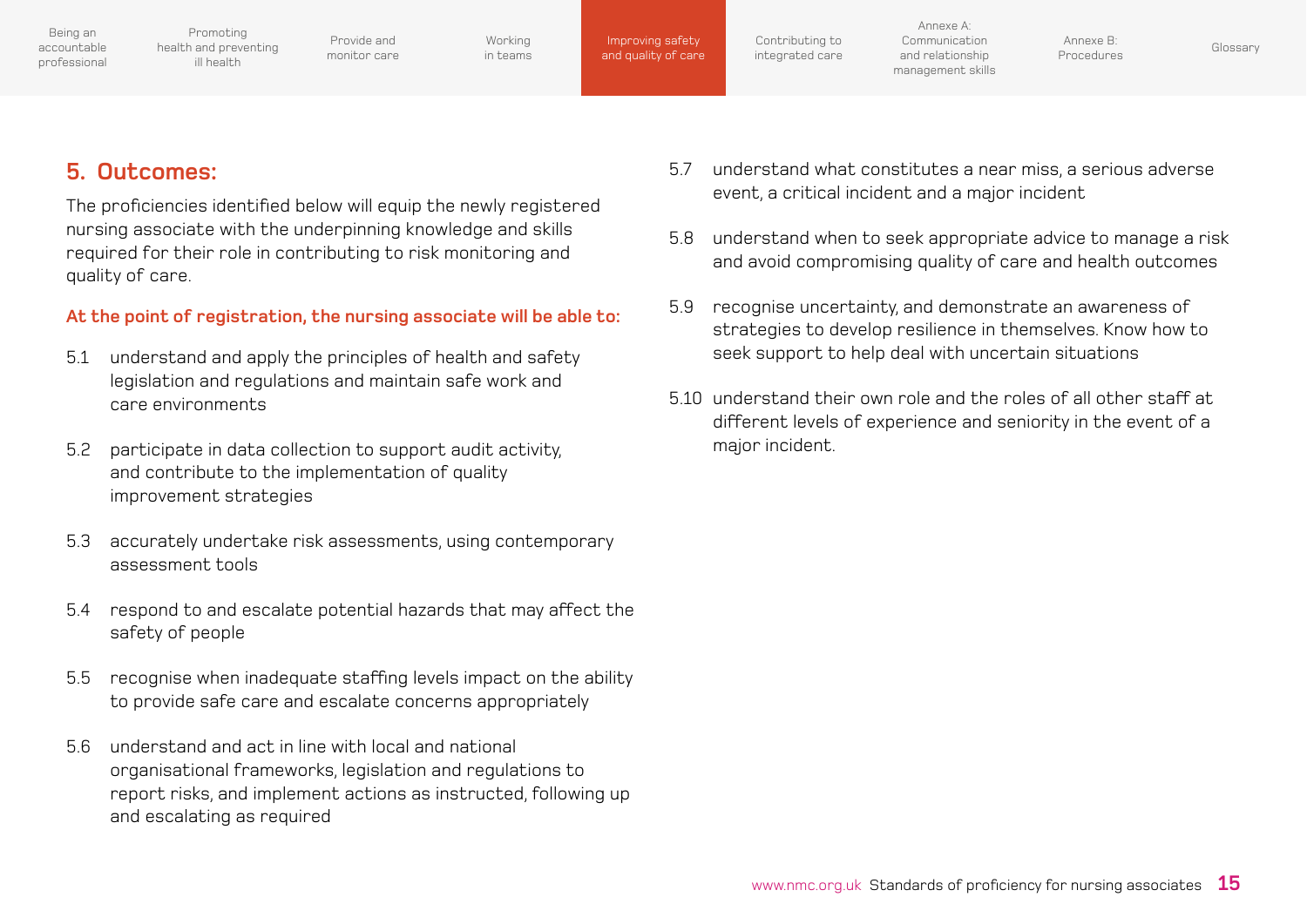<span id="page-16-0"></span>[health and preventing](#page-7-0) 

Provide and [monitor care](#page-9-0)

[Working](#page-12-0)  in teams

Improving safety [and quality of care](#page-14-0) integrated care

Annexe A: Communication and relationship [management skills](#page-18-0) [Procedures](#page-22-0) [Glossary](#page-27-0) Contributing to

Annexe B:

## Platform 6 Contributing to integrated care

Promoting

ill health

Nursing associates contribute to the provision of care for people, including those with complex needs. They understand the roles of a range of professionals and carers from other organisations and settings who may be participating in the care of a person and their family, and their responsibilities in relation to communication and collaboration.

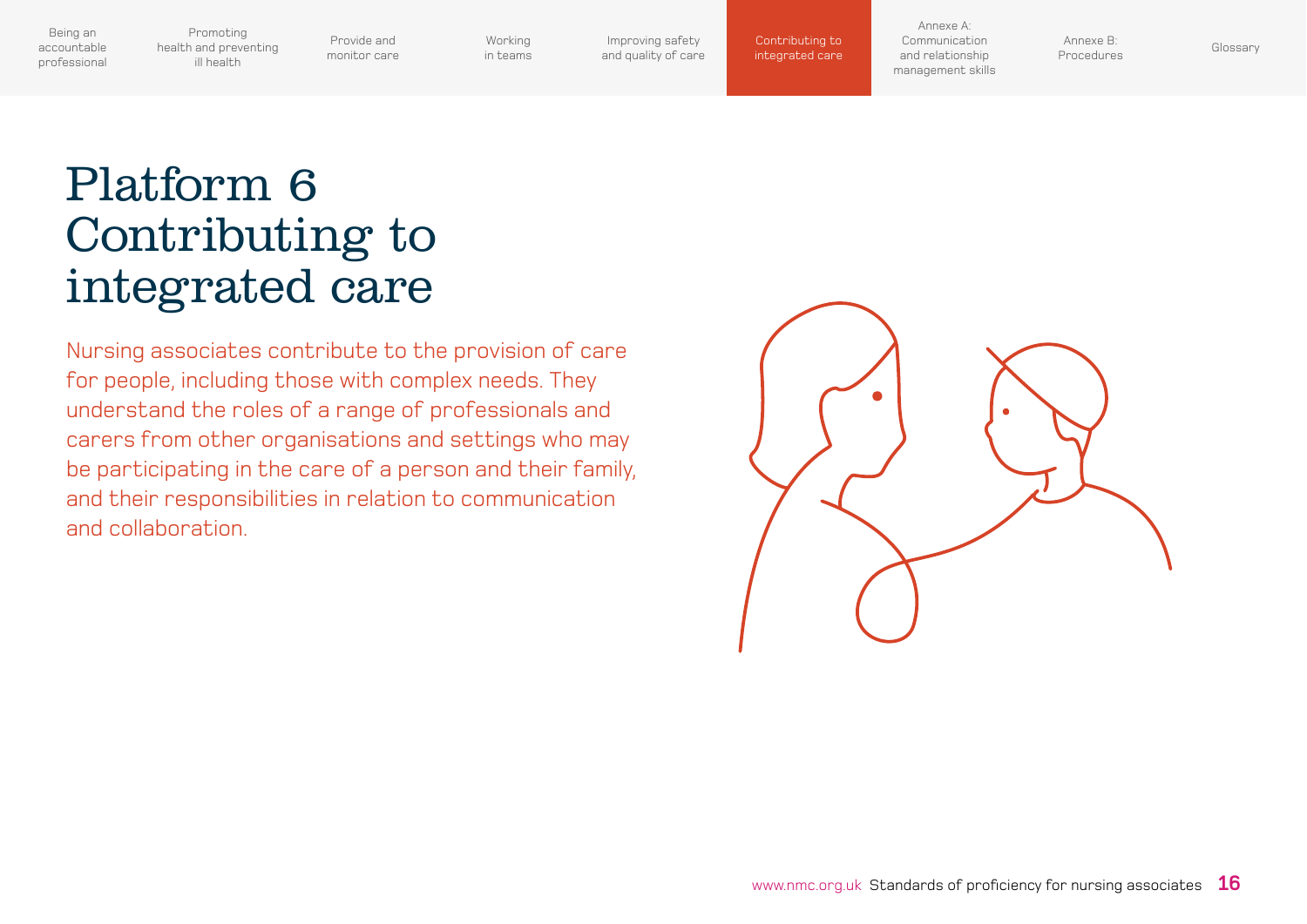Promoting [health and preventing](#page-7-0)  ill health

Provide and [monitor care](#page-9-0)

[Working](#page-12-0)  in teams

Improving safety [and quality of care](#page-14-0)

[Contributing to](#page-16-0)  integrated care

Annexe A: Communication and relationship [management skills](#page-18-0)

Annexe B: Annexe D.<br>[Procedures](#page-22-0) [Glossary](#page-27-0)

### **6. Outcomes:**

The proficiencies identified below will equip the newly registered nursing associate with the underpinning knowledge and skills required for their role in contributing to integrated care to meet the needs of people across organisations and settings.

### **At the point of registration, the nursing associate will be able to:**

- 6.1 understand the roles of the different providers of health and care. Demonstrate the ability to work collaboratively and in partnership with professionals from different agencies in interdisciplinary teams
- 6.2 understand and explore the challenges of providing safe nursing care for people with complex co-morbidities and complex care needs
- 6.3 demonstrate an understanding of the complexities of providing mental, cognitive, behavioural and physical care needs across a wide range of integrated care settings
- 6.4 understand the principles and processes involved in supporting people and families with a range of care needs to maintain optimal independence and avoid unnecessary interventions and disruptions to their lives
- 6.5 identify when people need help to facilitate equitable access to care, support and escalate concerns appropriately

6.6 demonstrate an understanding of their own role and contribution when involved in the care of a person who is undergoing discharge or a transition of care between professionals, settings or services.

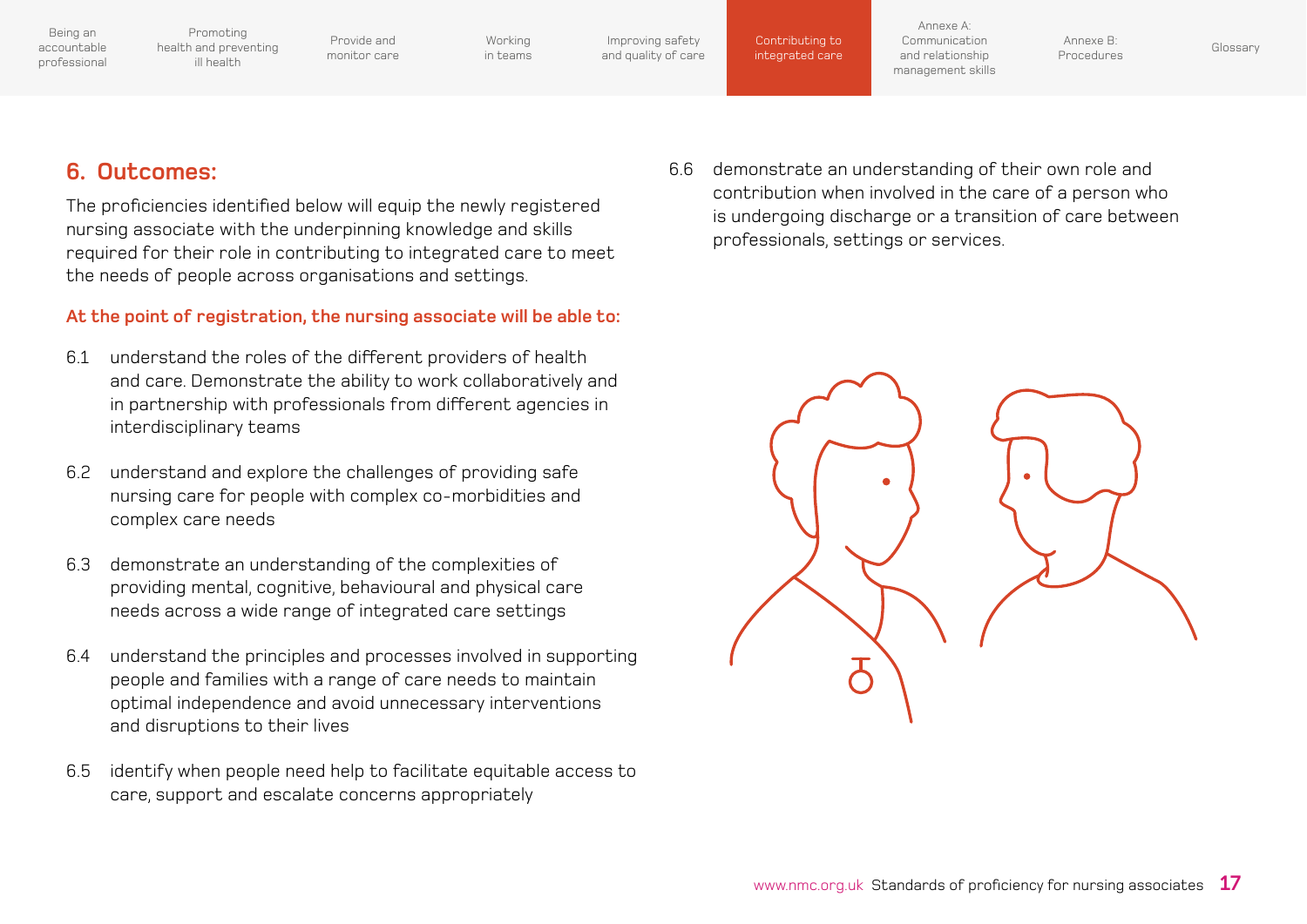<span id="page-18-0"></span>[health and preventing](#page-7-0) 

Promoting

ill health

Provide and [monitor care](#page-9-0)

[Working](#page-12-0)  in teams

Improving safety [and quality of care](#page-14-0) [Contributing to](#page-16-0)  integrated care

Annexe A: Communication and relationship management skills

Annexe B: [Procedures](#page-22-0) [Glossary](#page-27-0)

# Annexe A: Communication and relationship management skills

### **Introduction**

In order to meet the proficiency outcomes outlined in the main body of this document, nursing associates must be able to demonstrate the communication and relationship management skills described in this annexe at the point of registration.

The ability to communicate effectively, with sensitivity and compassion, and to manage relationships with people is central to the provision of high quality person-centred care. These competencies must be demonstrated in practice settings and adapted to meet the needs of people across their lifespan. Nursing associates need a diverse range of communication skills and strategies to ensure that individuals, their families and carers are supported to be actively involved in their own care wherever appropriate, and that they are kept informed and well prepared.

It will be important for nursing associates to demonstrate cultural awareness when caring for people and to ensure that the needs, priorities, expertise and preferences of people are always valued and taken into account.

Where people have special communication needs or a disability, it is essential that nursing associates make reasonable adjustments. This means they'll be able to provide and share information in a way that promotes good health and health outcomes and does not prevent people from having equal access to the highest quality of care.

The skills listed below are those that all nursing associates are expected to demonstrate at the point of registration.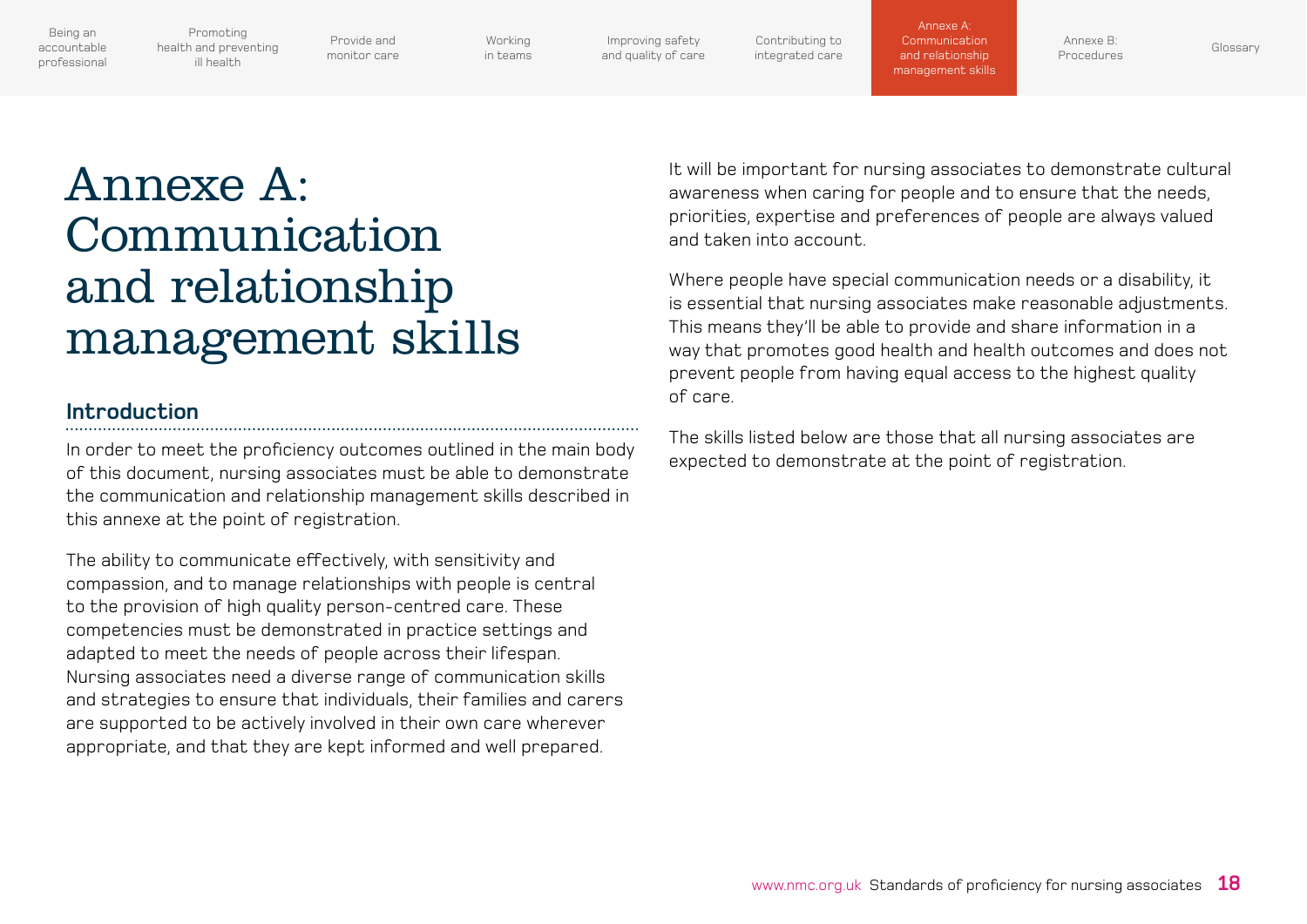Provide and [monitor care](#page-9-0)

[Working](#page-12-0)  in teams

Improving safety [and quality of care](#page-14-0) [Contributing to](#page-16-0)  integrated care

Annexe A: Communication and relationship Annexe A:<br>Communication<br>and relationship<br>management skills

At the point of registration, the nursing associate will be able to safely demonstrate the following skills:

- **1. Underpinning communication skills for providing and monitoring care:**
	- 1.1 actively listen, recognise and respond to verbal and non-verbal cues
	- 1.2 use prompts and positive verbal and non-verbal reinforcement
	- 1.3 use appropriate non-verbal communication including touch, eye contact and personal space
	- 1.4 make appropriate use of open and closed questioning
	- 1.5 speak clearly and accurately
	- 1.6 use caring conversation techniques
	- 1.7 check understanding and use clarification techniques
	- 1.8 be aware of the possibility of own unconscious bias in communication encounters
	- 1.9 write accurate, clear, legible records and documentation
	- 1.10 clearly record digital information and data
	- 1.11 provide clear verbal, digital or written information and instructions when sharing information, delegating or handing over responsibility for care
- 1.12 recognise the need for translator services and material
- 1.13 use age appropriate communication techniques.

### **2. Communication skills for supporting people to prevent ill health and manage their health challenges:**

- 2.1 effectively share information and check understanding about:
	- preventative health behaviours that help people to make lifestyle choices and improve their own health and wellbeing
	- a range of common conditions including: anxiety, depression, memory loss, diabetes, dementia, respiratory disease, cardiac disease, neurological disease, cancer, skin problems, immune deficiencies, psychosis, stroke and arthritis in accordance with care plans
- 2.2 clearly and confidently explain to the individual and family how their lifestyle choices may influence their health. This includes the impact of common health risk behaviours including smoking, diet, sexual practice, alcohol and substance use
- 2.3 use appropriate materials, making reasonable adjustments where appropriate to support people's understanding of what may have caused their health condition and the implications of their care and treatment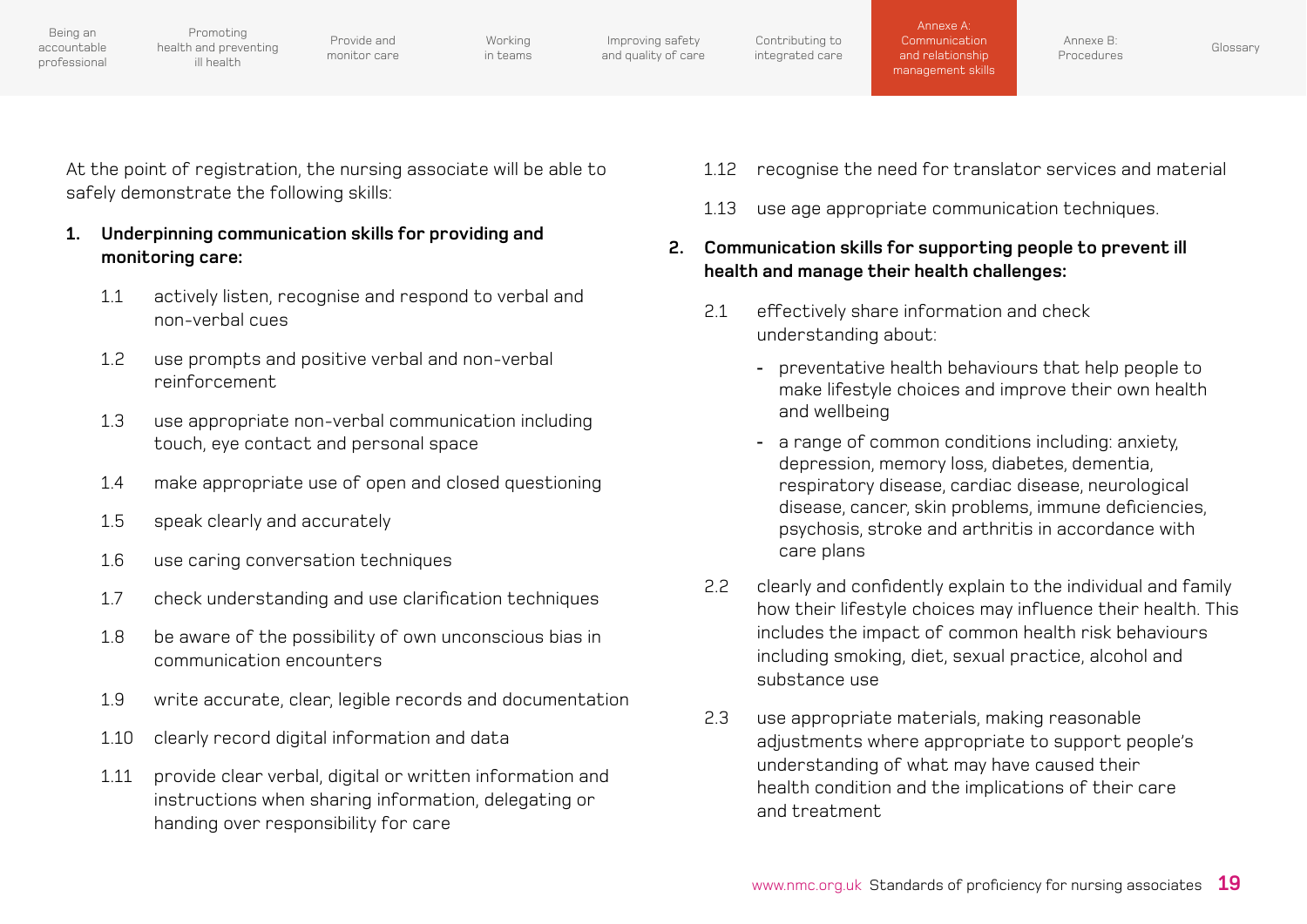| Being an<br>accountable<br>professional | Promoting<br>health and preventing<br>ill health | Provide and<br>monitor care | Working<br>in teams | Improving safety<br>and quality of care | Contributing to<br>integrated care | Annexe A:<br>Communication<br>and relationship<br>management skills | Annexe B:<br>Procedures | Glossary |
|-----------------------------------------|--------------------------------------------------|-----------------------------|---------------------|-----------------------------------------|------------------------------------|---------------------------------------------------------------------|-------------------------|----------|
|                                         |                                                  |                             |                     |                                         |                                    |                                                                     |                         |          |

- 2.4 use repetition and positive reinforcement strategies
- 2.5 recognise and accommodate sensory impairments during all communications
- 2.6 support and monitor the use of personal communication aids
- 2.7 address and respond to people's questions, recognising when to refer to others in order to provide accurate responses
- 2.8 identify the need for and manage a range of alternative communication techniques
- 2.9 engage in difficult conversations with support from others, helping people who are feeling emotionally or physically vulnerable or in distress, conveying compassion and sensitivity.
- **3. Communication skills and approaches for providing therapeutic interventions:**
	- 3.1 identify the need for and use appropriate approaches to develop therapeutic relationships with people
	- 3.2 demonstrate the use of a variety of effective communication strategies:
		- reassurance and affirmation
		- de-escalation strategies and techniques
		- distraction and diversion strategies
		- positive behaviour support approaches.

### **4. Communication skills for working in professional teams:**

Demonstrate effective skills when working in teams through:

- 4.1 active listening when receiving feedback and when dealing with team members' concerns and anxieties
- 4.2 timely and appropriate escalation
- 4.3 being a calm presence when exposed to situations involving conflict
- 4.4 being assertive when required
- 4.5 using de-escalation strategies and techniques when dealing with conflict.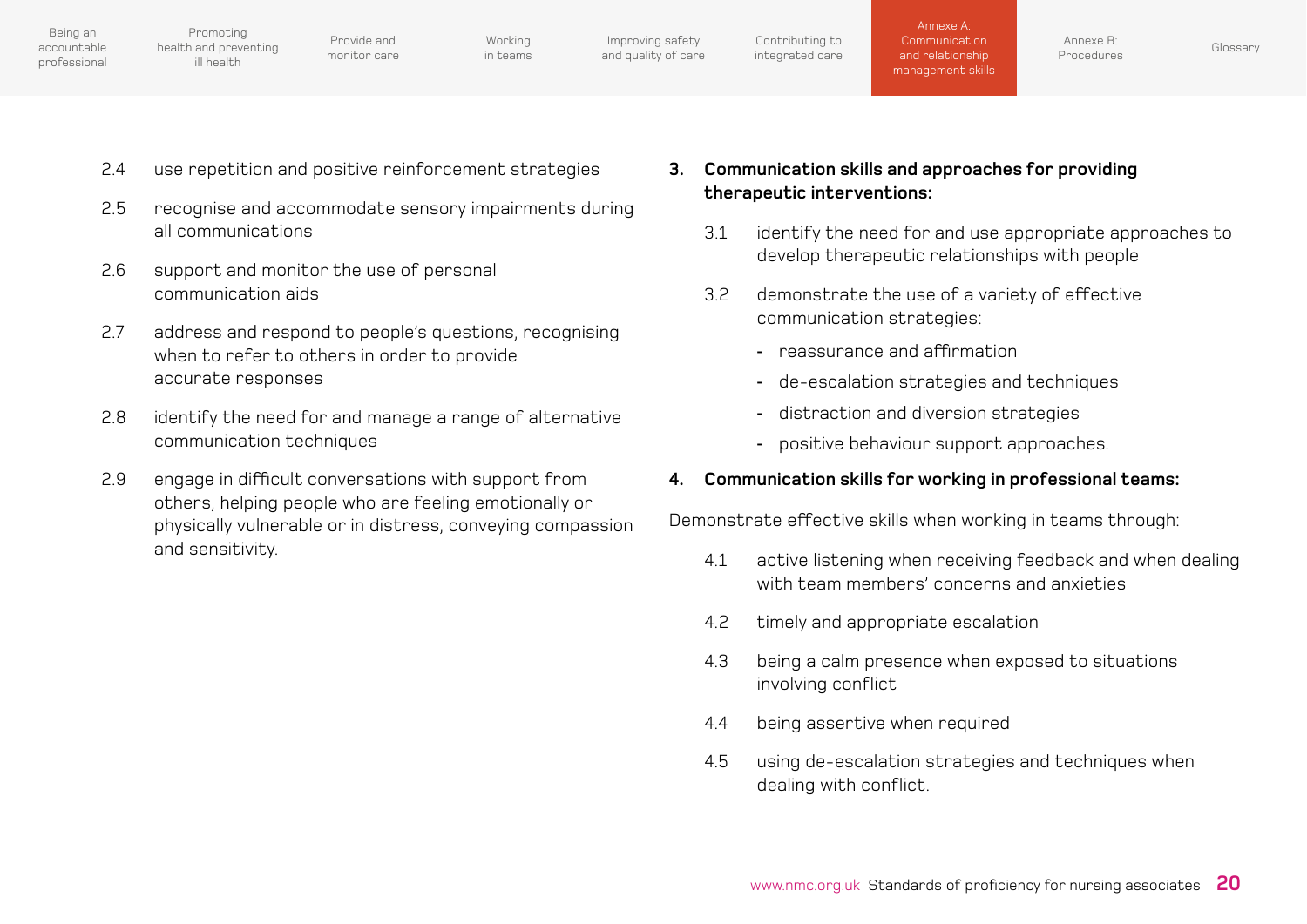Provide and [monitor care](#page-9-0)

[Working](#page-12-0)  in teams

Annexe B: Armexe D.<br>[Procedures](#page-22-0) [Glossary](#page-27-0)

#### **5. Demonstrate effective supervision skills by providing:**

- 5.1 clear instructions and explanations when supervising others
- 5.2 clear instructions and checking understanding when delegating care responsibilities to others
- 5.3 clear constructive feedback in relation to care delivered by others
- 5.4 encouragement to colleagues that helps them to reflect on their practice.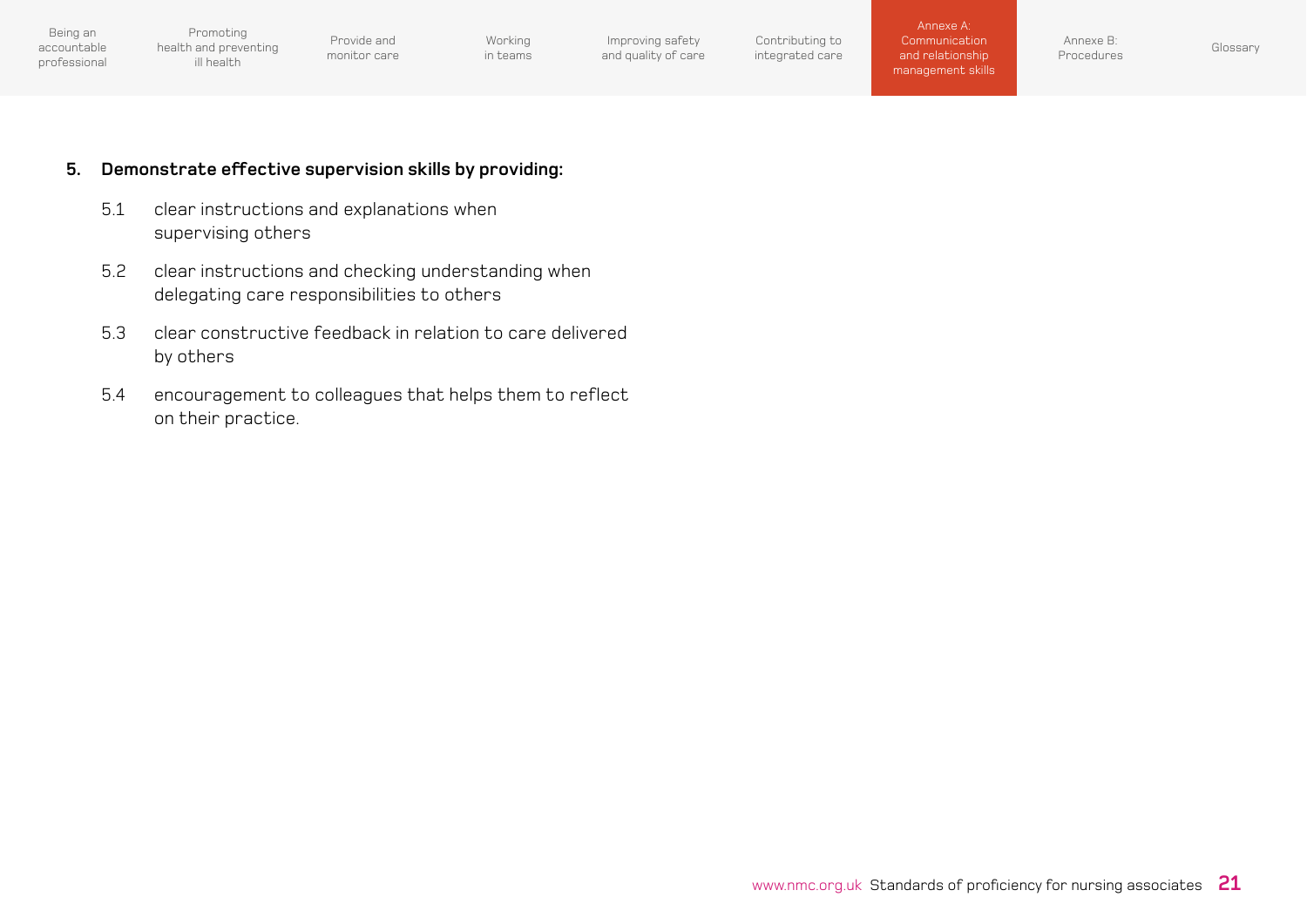<span id="page-22-0"></span>[health and preventing](#page-7-0) 

Promoting

ill health

Provide and [monitor care](#page-9-0)

[Working](#page-12-0)  in teams

Improving safety [and quality of care](#page-14-0) [Contributing to](#page-16-0)  integrated care

Annexe A: Communication and relationship [management skills](#page-18-0)

Annexe B: Contact Contact [Glossary](#page-27-0) Procedures

# Annexe B: Procedures to be undertaken by the nursing associate

### **Introduction**

In order to meet the proficiency outcomes outlined in the main body of this document, nursing associates must be able to carry out the procedures described in this annexe at the point of their registration. Nursing associates are required to demonstrate an awareness of how requirements for procedures may vary across different health and care settings. As the nursing associate role is generic, students may demonstrate the ability to carry out procedures in any appropriate context, and there is no expectation that this must be demonstrated in every health and care setting. Ideally students will demonstrate skills in a practice setting, but where necessary some procedures may be demonstrated through simulation.

Nursing associates are expected to apply evidence based best practice across all procedures. The ability to carry out these procedures, safely, effectively, with sensitivity and compassion (while demonstrating the communication and relationship

management skills described in Annexe A) is crucial to the provision of person-centred care. These procedures must be demonstrated with an awareness of variations required for different practice settings and for people across their lifespan. They must be carried out in a way that reflects cultural awareness and ensures that the needs, priorities, expertise and preferences of people are always valued and taken into account.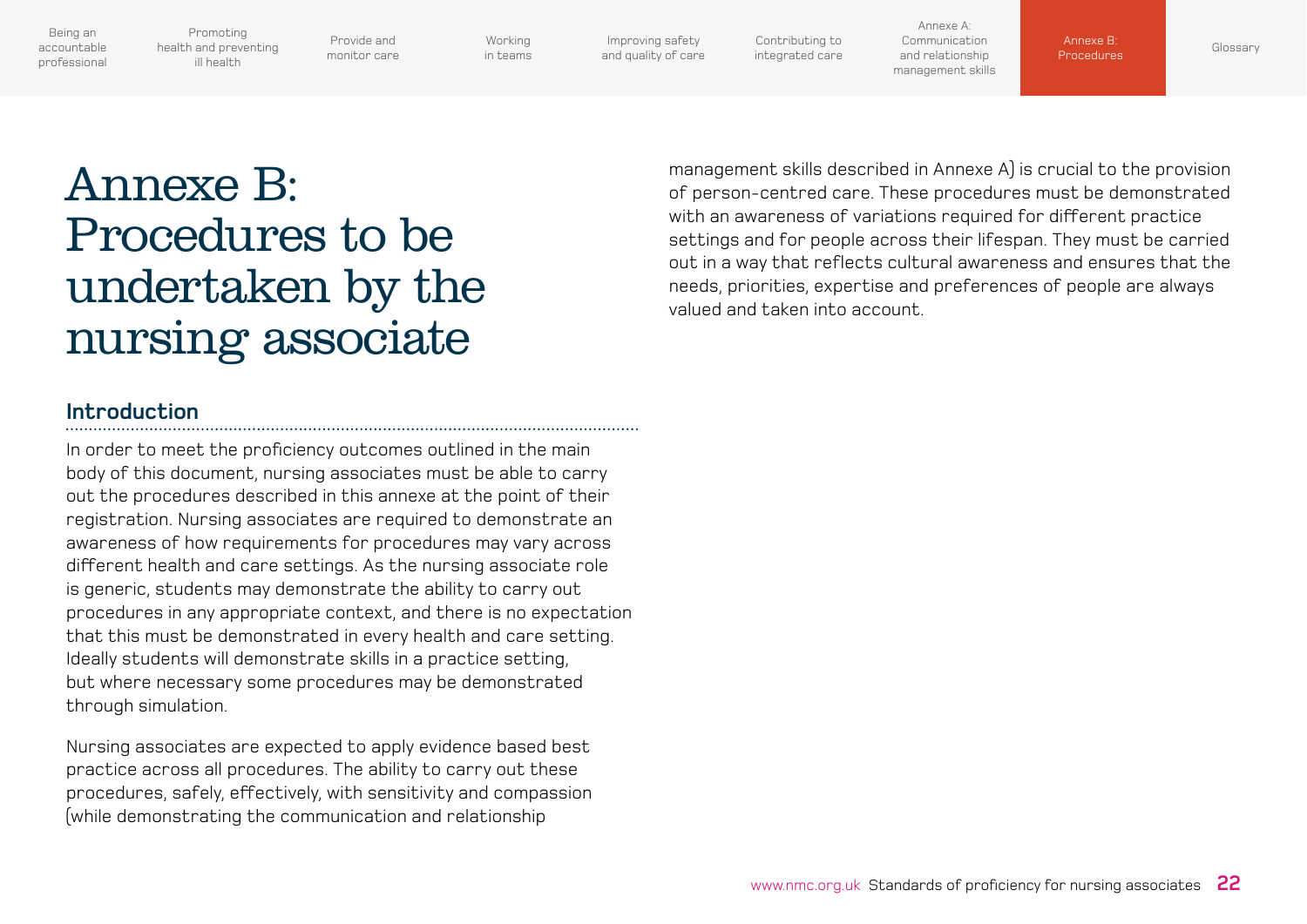Promoting [health and preventing](#page-7-0) 

ill health

Provide and [monitor care](#page-9-0)

[Working](#page-12-0)  in teams

Improving safety [and quality of care](#page-14-0) [Contributing to](#page-16-0)  integrated care

Annexe B:

At the point of registration, the nursing associate will be able to safely demonstrate the following procedures:

### **Part 1: Procedures to enable effective monitoring of a person's condition**

- **1. Demonstrate effective approaches to monitoring signs and symptoms of physical, mental, cognitive, behavioural and emotional distress, deterioration and improvement:**
	- 1.1 accurately measure weight and height, calculate body mass index and recognise healthy ranges and clinically significant low/high readings
	- 1.2 use manual techniques and devices to take, record and interpret vital signs including temperature, pulse, respiration (TPR), blood pressure (BP) and pulse oximetry in order to identify signs of improvement, deterioration or concern
	- 1.3 undertake venepuncture and routine ECG recording
	- 1.4 measure and interpret blood glucose levels
	- 1.5 collect and observe sputum, urine, stool and vomit specimens, interpreting findings and reporting as appropriate
	- 1.6 recognise and escalate signs of all forms of abuse
- 1.7 recognise and escalate signs of self-harm and/or suicidal ideation
- 1.8 undertake and interpret neurological observations
- 1.9 recognise signs of mental and emotional distress including agitation, or vulnerability
- 1.10 administer basic mental health first aid
- 1.11 recognise emergency situations and administer basic physical first aid, including basic life support.

### **Part 2: Procedures for provision of person-centred nursing care**

- **2. Provide support in meeting the needs of people in relation to rest, sleep, comfort and the maintenance of dignity:**
	- 2.1 observe and monitor comfort and pain levels and rest and sleep patterns
	- 2.2 use appropriate bed-making techniques, including those required for people who are unconscious or who have limited mobility
	- 2.3 use appropriate positioning and pressure relieving techniques
	- 2.4 take appropriate action to ensure privacy and dignity at all times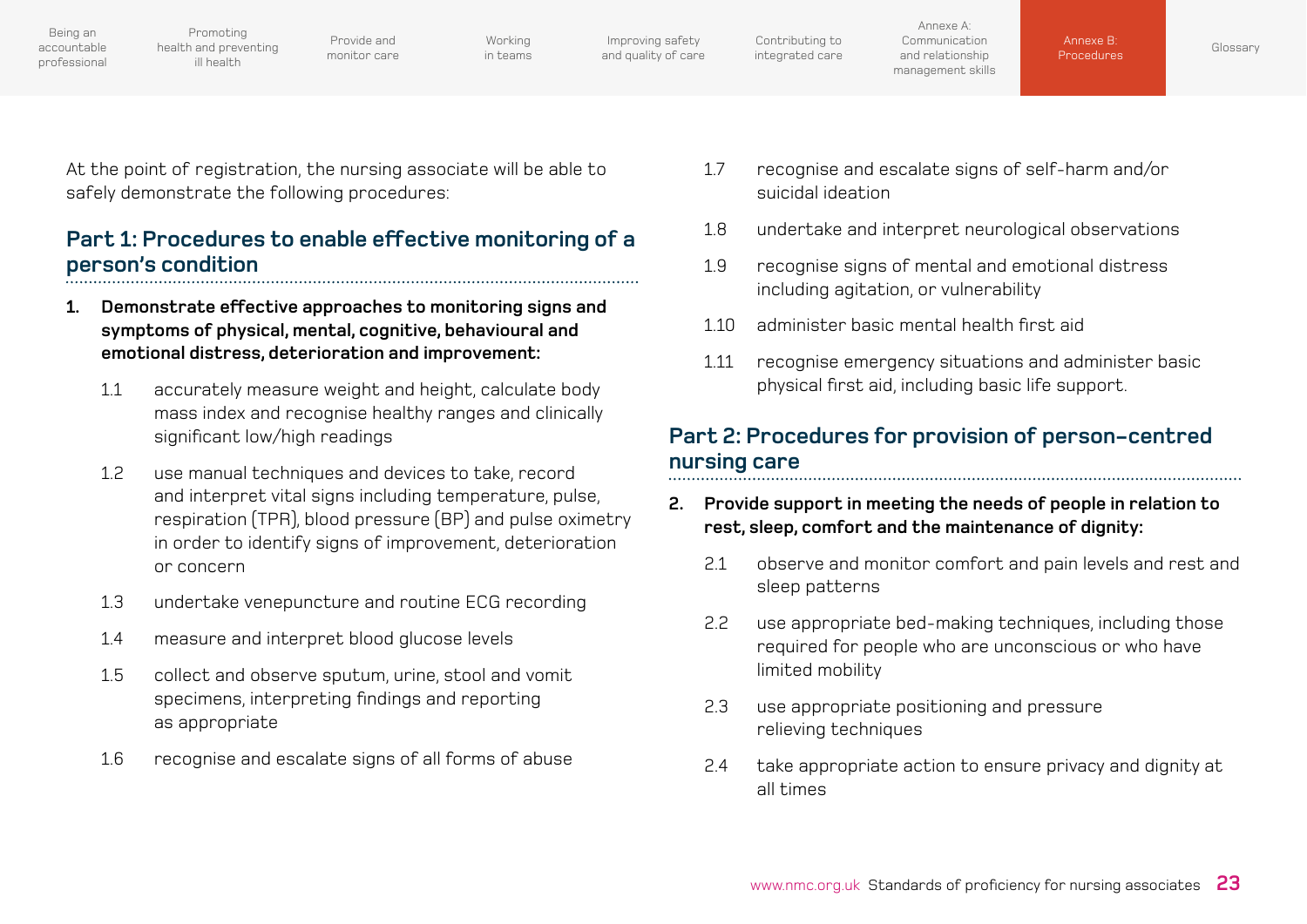| Being an<br>accountable<br>professional | Promoting<br>health and preventing<br>ill health | Provide and<br>monitor care | Working<br>in teams | Improving safety<br>and quality of care | Contributing to<br>integrated care | Annexe A:<br>Communication<br>and relationship<br>management skills | Annexe B:<br><b>Procedures</b> |  |
|-----------------------------------------|--------------------------------------------------|-----------------------------|---------------------|-----------------------------------------|------------------------------------|---------------------------------------------------------------------|--------------------------------|--|
|-----------------------------------------|--------------------------------------------------|-----------------------------|---------------------|-----------------------------------------|------------------------------------|---------------------------------------------------------------------|--------------------------------|--|

- 2.5 appropriate action to reduce or minimise pain or discomfort
- 2.6 support people to reduce fatigue, minimise insomnia and take appropriate rest.
- **3. Provide care and support with hygiene and the maintenance of skin integrity:**
	- 3.1 observe and reassess skin and hygiene status using contemporary approaches to determine the need for support and ongoing intervention.
	- 3.2 identify the need for and provide appropriate assistance with washing, bathing, shaving and dressing
	- 3.3 identify the need for and provide appropriate oral, dental, eye and nail care and suggest to others when an onward referral is needed
	- 3.4 prevent and manage skin breakdown through appropriate use of products
	- 3.5 Identify and manage skin irritations and rashes
	- 3.6 monitor wounds and undertake wound care using appropriate evidence-based techniques.
- **4. Provide support with nutrition and hydration:**
	- 4.1 use contemporary nutritional assessment tools
	- 4.2 assist with feeding and drinking and use appropriate feeding and drinking aids
	- 4.3 record fluid intake and output to identify signs of dehydration or fluid retention and escalate as necessary

[Glossary](#page-27-0)

4.4 support the delivery of artificial nutrition and hydration using oral and enteral routes.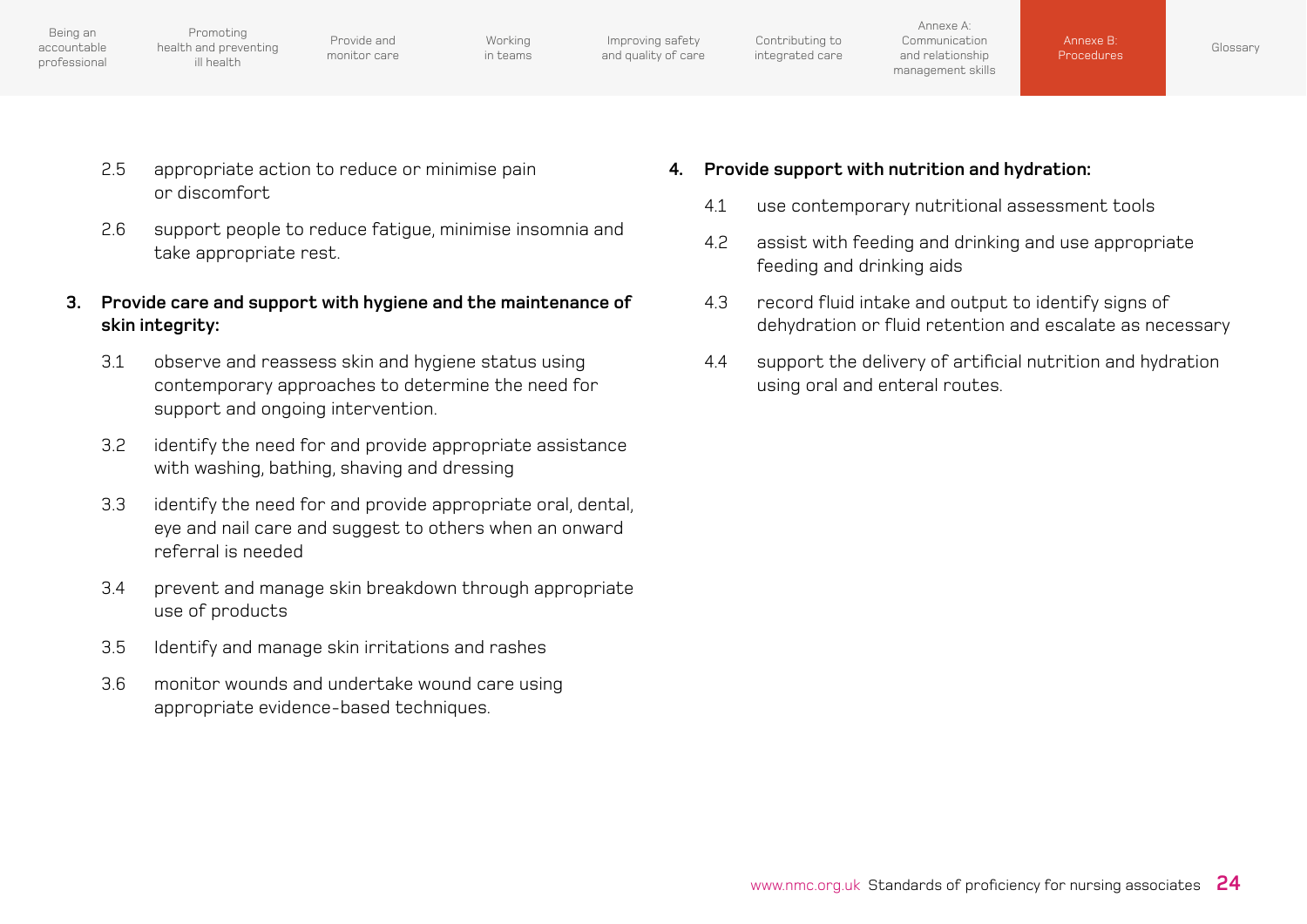[Contributing to](#page-16-0)  integrated care Being an accountable [professional](#page-4-0) Provide and [monitor care](#page-9-0) [Working](#page-12-0)  in teams Improving safety [and quality of care](#page-14-0) Annexe A: Communication and relationship [management skills](#page-18-0) Promoting [health and preventing](#page-7-0)  ill health Annexe B: [Procedures](#page-22-0) [Glossary](#page-27-0)

#### **5. Provide support with maintaining bladder and bowel health:**

- 5.1 observe and monitor the level of urinary and bowel continence to determine the need for ongoing support and intervention, the level of independence and selfmanagement of care that an individual can manage
- 5.2 assist with toileting, maintaining dignity and privacy and use appropriate continence products
- 5.3 care for and manage catheters for all genders
- 5.4 recognise bladder and bowel patterns to identify and respond to incontinence, constipation, diarrhoea and urinary and faecal retention.

#### **6. Provide support with mobility and safety:**

- 6.1 use appropriate risk assessment tools to determine the ongoing need for support and intervention, the level of independence and self-care that an individual can manage
- 6.2 use appropriate assessment tools to determine, manage and escalate the ongoing risk of falls
- 6.3 use a range of contemporary moving and handling techniques and mobility aids
- 6.4 use appropriate moving and handling equipment to support people with impaired mobility.
- **7. Provide support with respiratory care:** 
	- 7.1 manage the administration of oxygen using a range of routes and approaches
	- 7.2 take and be able to identify normal peak flow and oximetry measurements
	- 7.3 use appropriate nasal and oral suctioning techniques
	- 7.4 manage inhalation, humidifier and nebuliser devices.

#### **8. Preventing and managing infection:**

- 8.1 observe and respond rapidly to potential infection risks using best practice guidelines
- 8.2 use standard precautions protocols
- 8.3 use aseptic, non-touch techniques
- 8.4 use appropriate personal protection equipment
- 8.5 implement isolation procedures
- 8.6 use hand hygiene techniques
- 8.7 safely decontaminate equipment and environment
- 8.8 safely handle waste, laundry and sharps.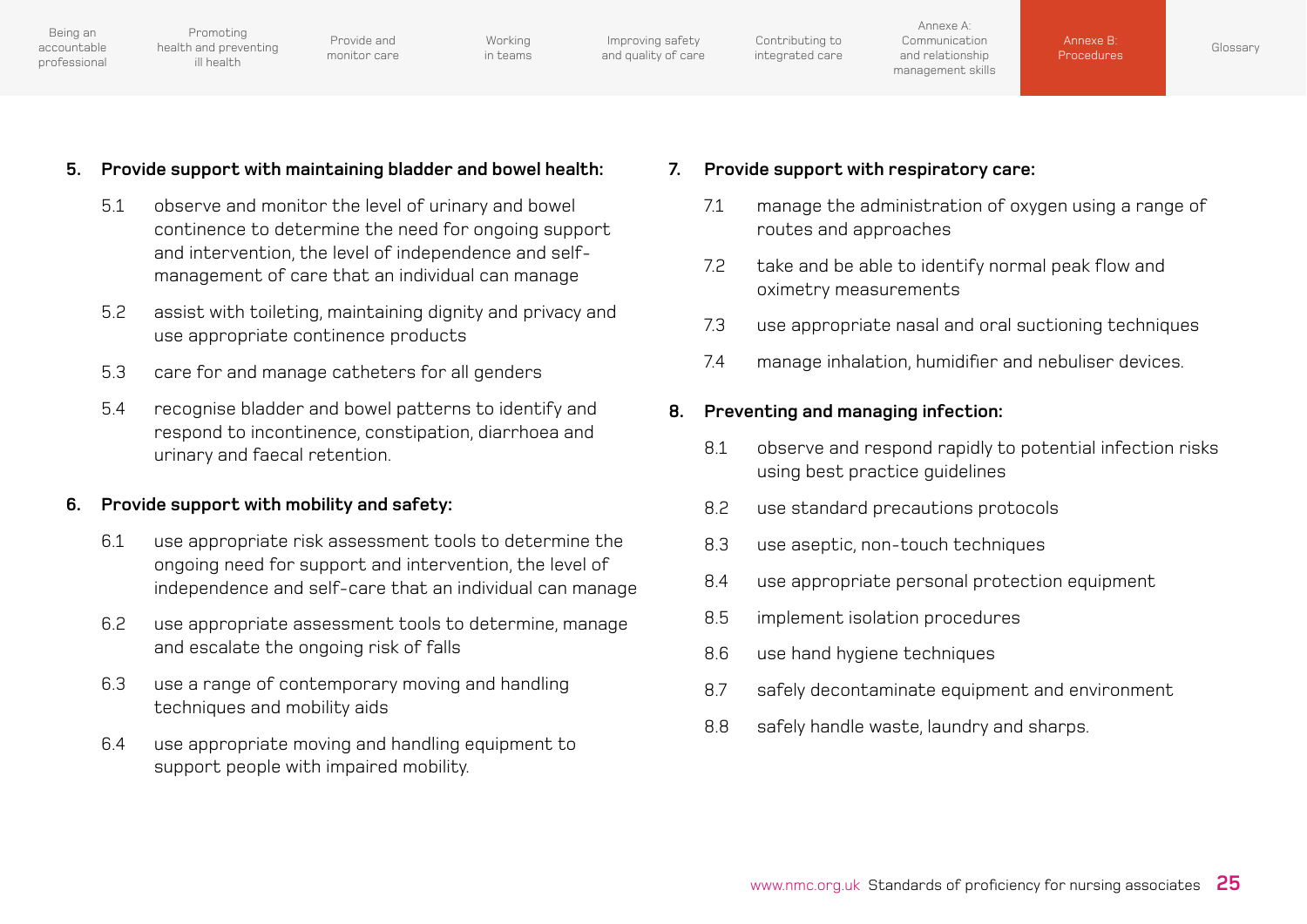| Being an<br>accountable<br>professional | Promoting<br>health and preventing<br>ill health | Provide and<br>monitor care | Working<br>in teams | Improving safety<br>and quality of care | Contributing to<br>integrated care | Annexe A:<br>Communication<br>and relationship<br>management skills | Annexe B:<br>Procedures | Glossary |
|-----------------------------------------|--------------------------------------------------|-----------------------------|---------------------|-----------------------------------------|------------------------------------|---------------------------------------------------------------------|-------------------------|----------|
|                                         |                                                  |                             |                     |                                         |                                    |                                                                     |                         |          |

#### **9. Meeting needs for care and support at the end of life:**

- 9.1 recognise and take immediate steps to respond appropriately to uncontrolled symptoms and signs of distress including pain, nausea, thirst, constipation, restlessness, agitation, anxiety and depression
- 9.2 review preferences and care priorities of the dying person and their family and carers, and ensure changes are communicated as appropriate
- 9.3 provide care for the deceased person and the bereaved respecting cultural requirements and protocols.

#### **10. Procedural competencies required for administering medicines safely:**

- 10.1 continually assess people receiving care and their ongoing ability to self-administer their own medications. Know when and how to escalate any concerns
- 10.2 undertake accurate drug calculations for a range of medications
- 10.3 exercise professional accountability in ensuring the safe administration of medicines to those receiving care
- 10.4 administer medication via oral, topical and inhalation routes
- 10.5 administer injections using subcutaneous and intramuscular routes and manage injection equipment
- 10.6 administer and monitor medications using enteral equipment
- 10.7 administer enemas and suppositories
- 10.8 manage and monitor effectiveness of symptom relief medication
- 10.9 recognise and respond to adverse or abnormal reactions to medications, and when and how to escalate any concerns
- 10.10 undertake safe storage, transportation and disposal of medicinal products.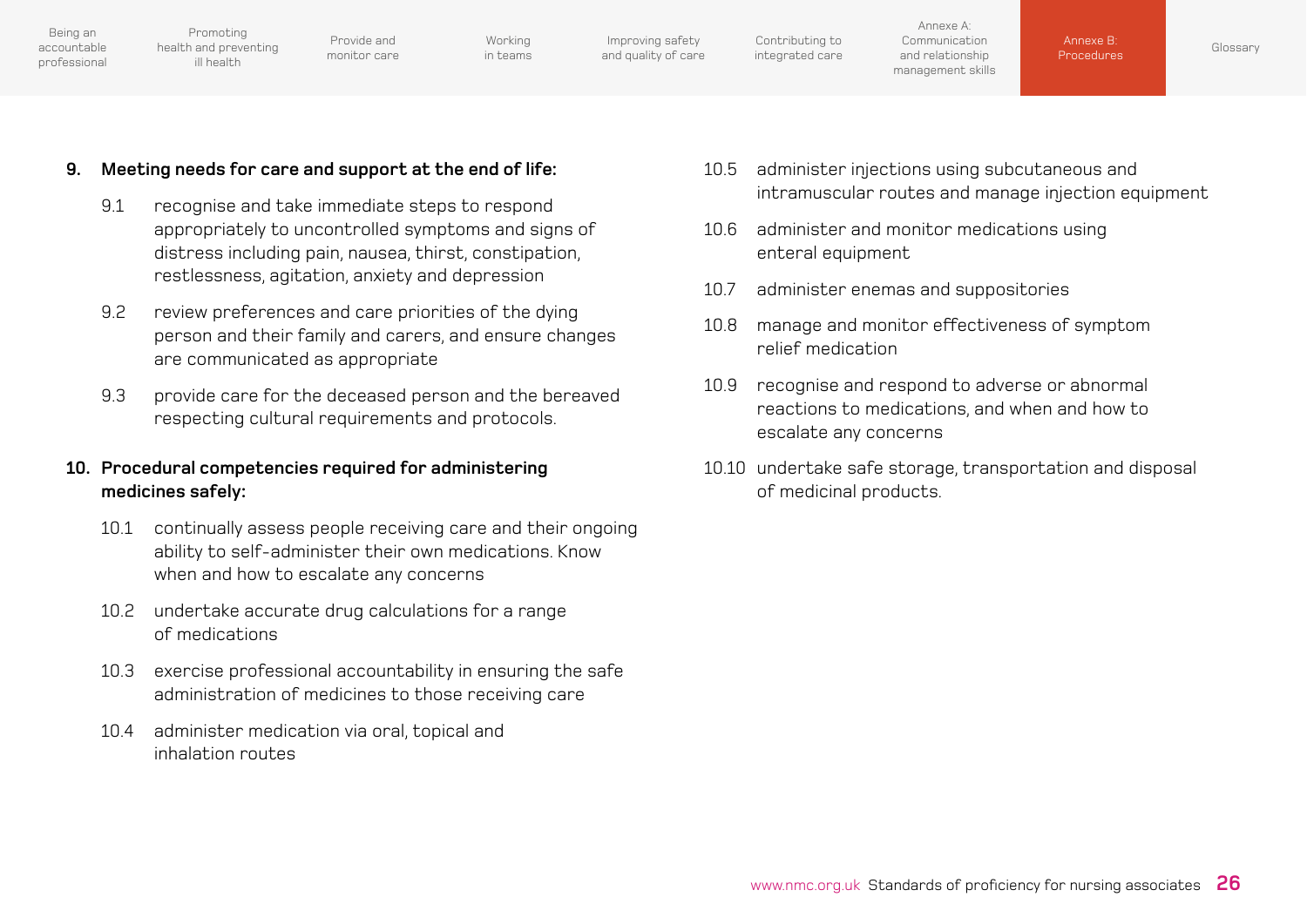<span id="page-27-0"></span>Promoting [health and preventing](#page-7-0)  ill health

Provide and [monitor care](#page-9-0)

[Working](#page-12-0)  in teams

Improving safety [and quality of care](#page-14-0)

[Contributing to](#page-16-0)  integrated care

Annexe A: Communication and relationship [management skills](#page-18-0)

Annexe B: [Procedures](#page-22-0) Glossary

# Glossary

**Abuse:** is something that may harm another person, or endanger their life, or violate their rights. The person responsible for the abuse may be doing this on purpose or may not realise the harm that they are doing. The type of abuse may be emotional, physical, sexual, psychological, material or financial, or may be due to neglect.

**Candour:** being open and honest with patients when things go wrong.

**Cognitive:** The mental processes of perception, memory, judgment and reasoning.

**Co-morbidities:** the presence of one or more additional diseases or disorders that occur with a primary disease or disorder.

**Contraindications:** a condition or factor that serves as a reason to withhold a certain medical treatment due to the harm that it would cause the patient.

**Demography:** the study of statistics such as births, deaths, income, or the incidence of disease, which illustrate the changing structure of human populations.

### **Evidence based personcentred care/nursing care:**

making sure that any care and treatment is given to people, by looking at what research has shown to be most effective. The judgment and experience of the nurse and the views of the person should also be taken into account when choosing which treatment is most likely to be successful for an individual patient.

**Genomics:** branch of molecular biology concerned with the structure, function, evolution, and mapping of genomes.

**Health literacy:** the degree to which individuals can obtain, process, and understand basic health information and services needed to make appropriate health decisions.

**Human factors:** environmental, organisational and job factors, and human and individual characteristics, which influence behaviour at work in a way which can affect health and safety.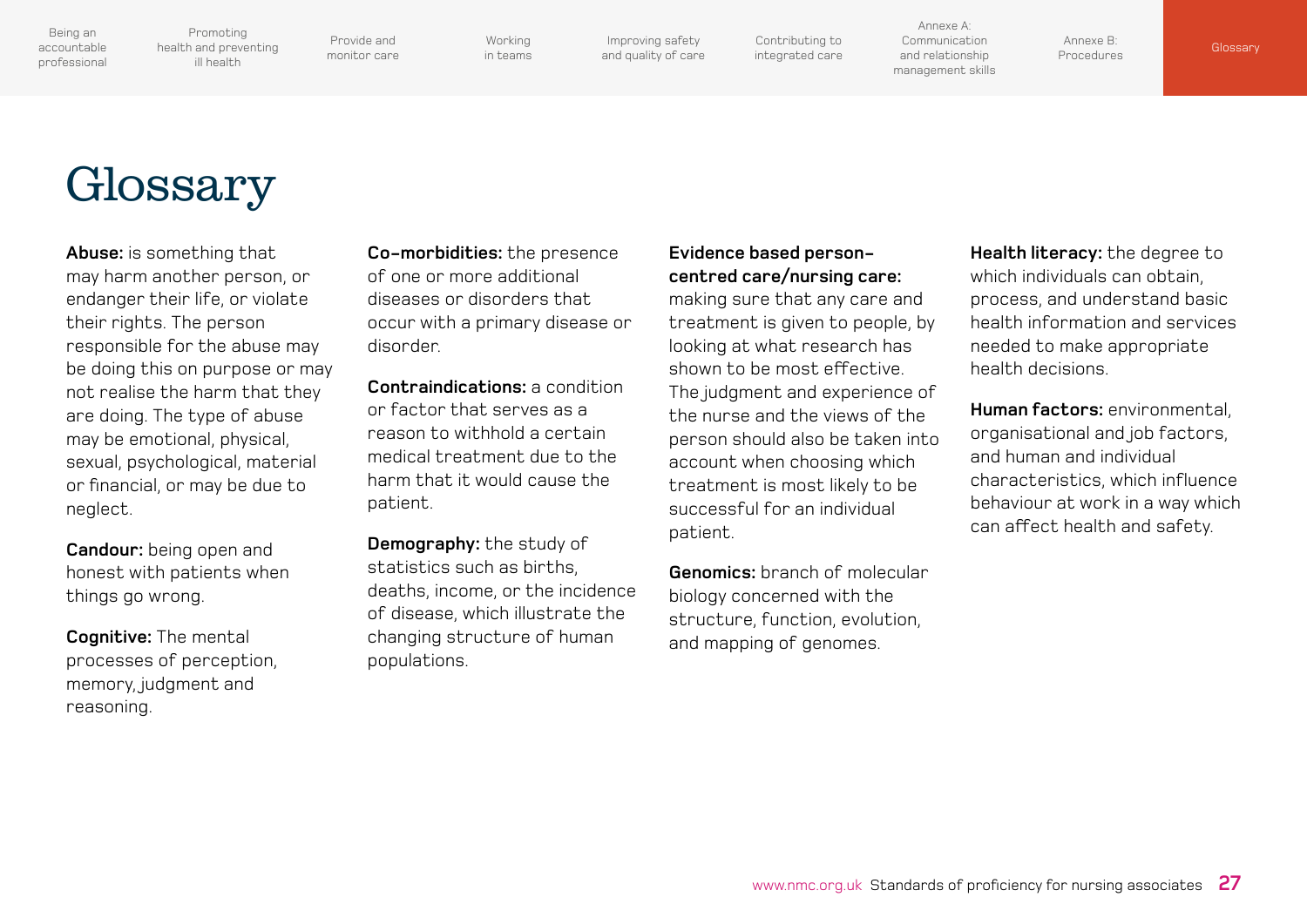<span id="page-28-0"></span>Being an accountable

[professional](#page-4-0)

Provide and [monitor care](#page-9-0) [health and preventing](#page-7-0) 

[Working](#page-12-0)  in teams

Improving safety [and quality of care](#page-14-0) [Contributing to](#page-16-0)  integrated care

Annexe A: Communication and relationship [management skills](#page-18-0)

Annexe B:

**[Procedures](#page-22-0) [Glossary](#page-27-0)** 

care and treatment plan.

**Reflection:** to carefully

and learn from them.

consider actions or decisions

**Person-centred:** an approach where the person is at the centre of the decision making processes and the design of their care needs, their nursing **Vulnerable people:** those who at any age are at a higher risk of harm than others. Vulnerability might be in relation to a personal characteristic or a situation. The type of harm may be emotional, physical, sexual, psychological, material or financial, or may be due to neglect.

**Intervention:** any investigations, procedures, or treatments given to a person.

Promoting

ill health

who receive services from nurses, midwives and nursing associates, healthy and sick people, parents, children, families, carers, representatives, also including educators and students and other within and outside the learning environment.

**People:** individuals or groups